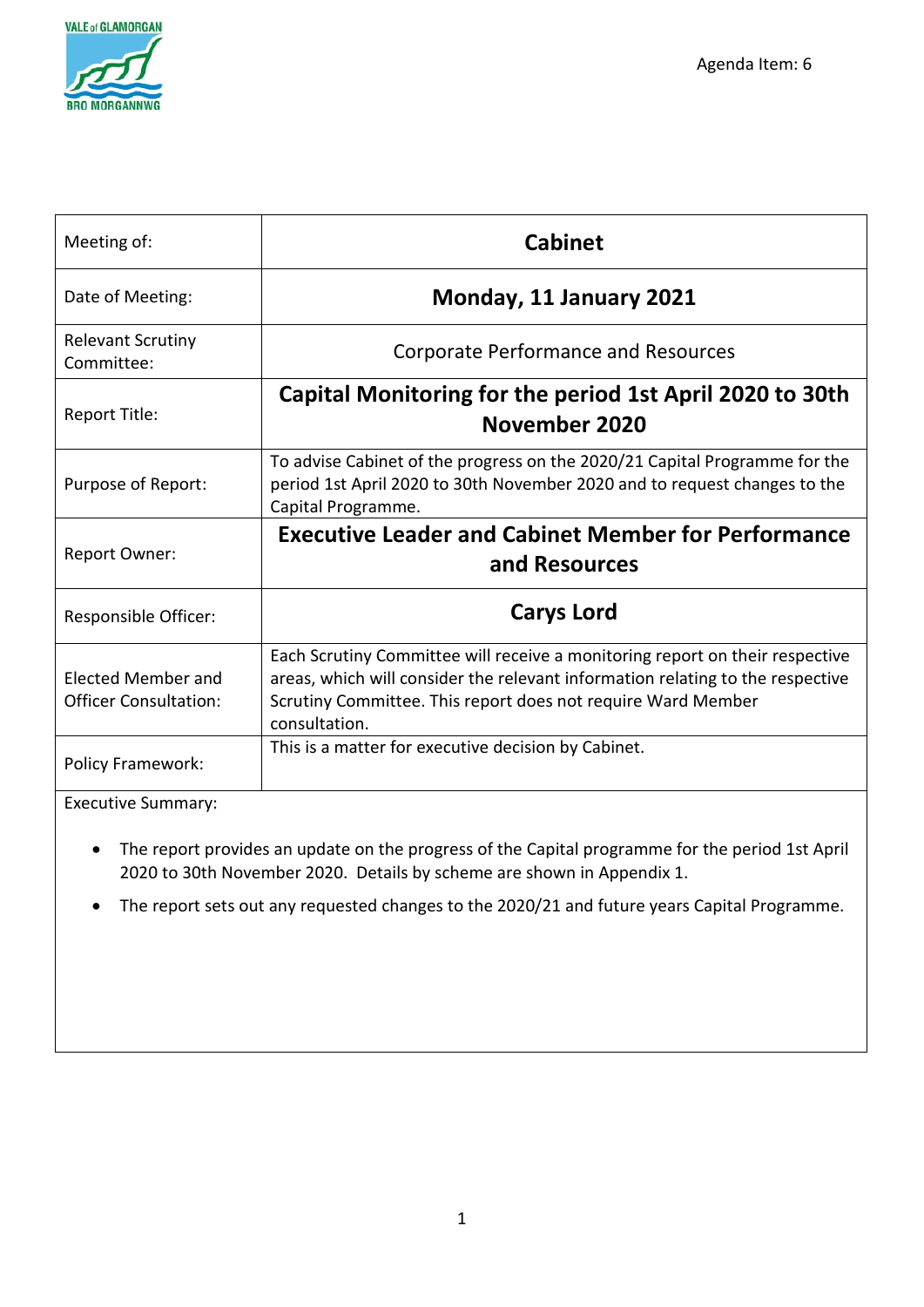## **Recommendations**

It is recommended:-

- **1.** That Cabinet notes the progress made on the 2020/21 Capital Programme.
- **2.** That Cabinet refers this report to Corporate Performance and Resources Scrutiny Committee for consideration.
- **3.** That Cabinet notes the use of Delegated Authority in relation to the following:
- Education Asset Renewal Contingency Budget Vire £5k from this scheme to the Ysgol Pen Y Garth Roof Renewal scheme.
- Cardiff Road, Barry Speeding and Gateway Enhancements Vire £25k from the Traffic Signal Upgrades budget to a new scheme called 'Cardiff Road, Barry Gateway Enhancements.
- Dinas Powys Sustainable Transport Include this new scheme on the Capital Programme with a budget of £563k, split £380k in 2020/21 and £183k in 2021/22, to be funded from s106 monies.
- Ogmore by Sea/St Brides Major Sustainable Transport Improvements Increase this scheme budget by £62k in the 2020/21 Capital Programme using S106 sustainable transport monies.
- New Build Vire £1 million from the Acquisitions budget (within new builds) and create a separate budget called Homelessness Phase 2 Project.
- TRI Thematic Grants Programme Allocate £92k of this grant budget to install hospitality infrastructure in Penarth Town Centre and increase this scheme budget in the 2020/21 Capital Programme by £23k to be funded from the Capital Economic Regeneration reserve.
- **4.** That Cabinet notes the use of Emergency Powers in relation to the following:
- St Cyres Hygiene Room Include a new scheme in the 2020/21 Capital Programme with a budget of £18k, to be funded by a contribution of £4k from the ALN Resources Pupil Support revenue budget and £14k from the School Organisation repairs and maintenance revenue budget.
- Pendoylan C/W Primary School Render Include this new scheme in the 2020/21 Capital Programme with a budget of £19.5k, to be funded £16.5k grant and £3k revenue contribution from the School.
- Childcare Offer Capital grant Small Grant Scheme COVID 19 Include this scheme in the 2020/21 Capital Programme with a budget of £40k, to be funded by a grant from Welsh Government
- Safe Routes in Communities Porthkerry Road/Romilly Road/Windsor Road Active Travel scheme - Include the additional £20k in the 2020/21 Capital Programme to be funded by a grant from Welsh Government.
- Circular Economy Grants Include three new grants totalling £1.108m in the 2020/21 Capital Programme, to be funded by grants from Welsh Government.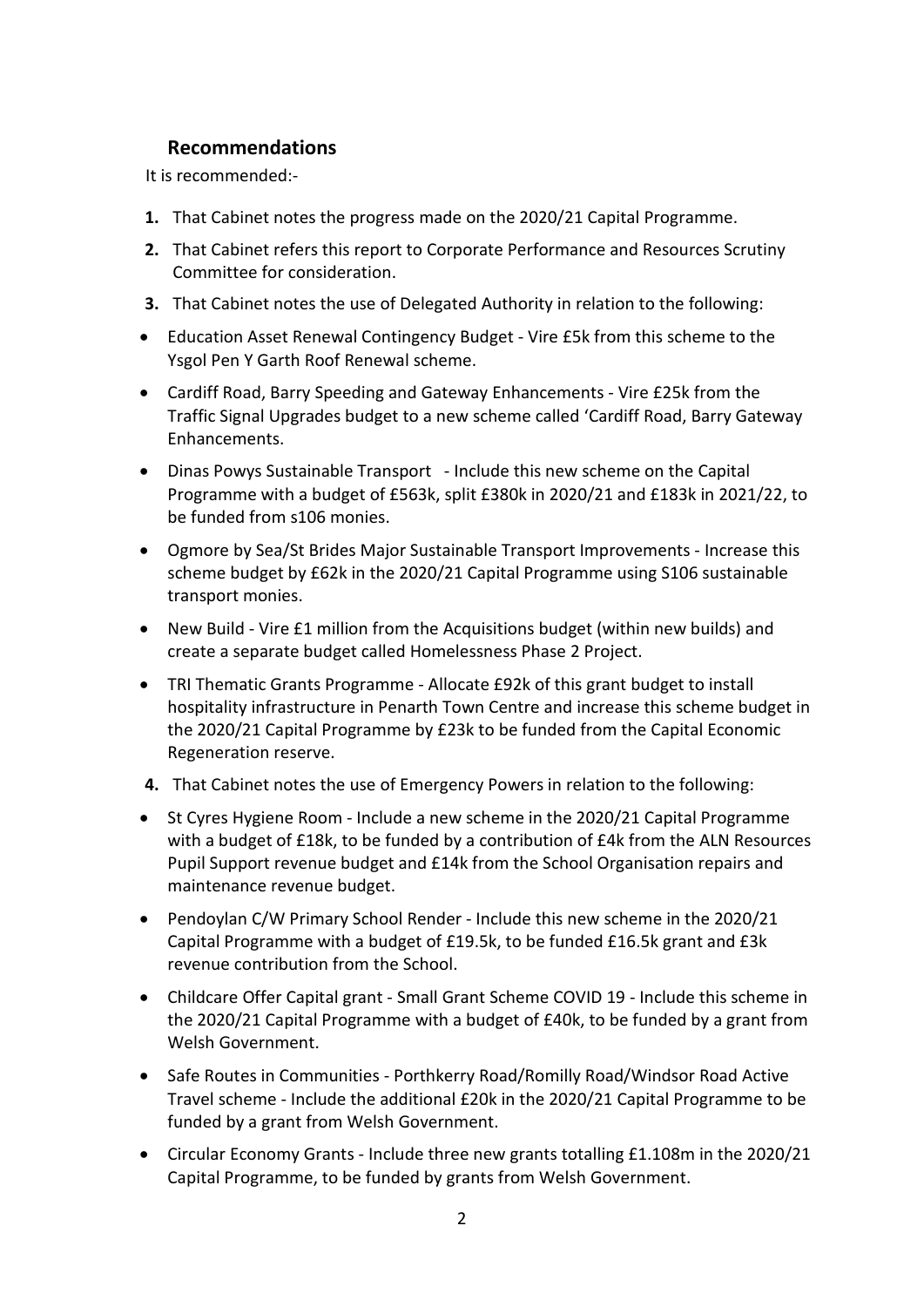- Building Stronger Communities Fund (CASH Grants) Vire the £3K underspend on the playground refurbishment scheme to this scheme. Increase this scheme in the 2020/21 Capital Programme by £6k to be funded by a £4.5k contribution from Llandough Community Council and a contribution of £1.5k from the Playground Maintenance revenue budget.
- Local Nature Partnership Cymru Grant Increase the 2020/21 Capital Programme by £62k to be funded from the Local Nature Partnership grant.
- Toilet Refurbishment Civic Offices Increase this budget in the 2020/21 Capital Programme by £21k to be funded by a contribution from the facilities revenue budget.
- **5.** That Cabinet approves the following changes to the 2020/21 and future years Capital Programme:-
- Childcare Offer Capital Grant Carry forward £441k into the 2021/22 Capital Programme.
- Llanfair Primary Playground Repairs Carry forward £10k into the 2021/22 Capital Programme.
- Albert Primary External Repairs Carry forward £28k into the 2021/22 Capital Programme.
- Albert Primary School, new classroom block Carry forward £54k into the 2021/22 Capital Programme.
- WelTAG 1 Study Transport Link from the Five Mile Lane to Cardiff Airport Carry forward £15k into the 2021/22 Capital Programme.
- Rhoose Sustainable Transport Carry forward £470k into the 2021/22 Capital Programme.
- Dimming of Street Lighting/Fitting of LED lanterns Carry forward £397k into the 2021/22 Capital Programme.
- Cowbridge Leisure Centre Roofing Carry forward £349k into the 2021/22 Capital Programme.
- Llantwit Major Leisure Centre Rebuild brickwork Carry forward £75k into the 2021/22 Capital Programme.
- New Household Waste Recycling Centre (HWRC) Carry forward £530k into the 2021/22 Capital Programme.
- Resource Recovery Facility Carry forward £1,498k into the 2021/22 Capital Programme.
- Waste grant WG 1920 Carry forward £2,117k into the 2021/22 Capital Programme.
- Green Flag Parks Carry forward £12k into the 2021/22 Capital Programme and rename this scheme Gladstone Park Interpretation Scheme. Also, to increase the 2021/22 Capital Programme budget by £11k s106 monies.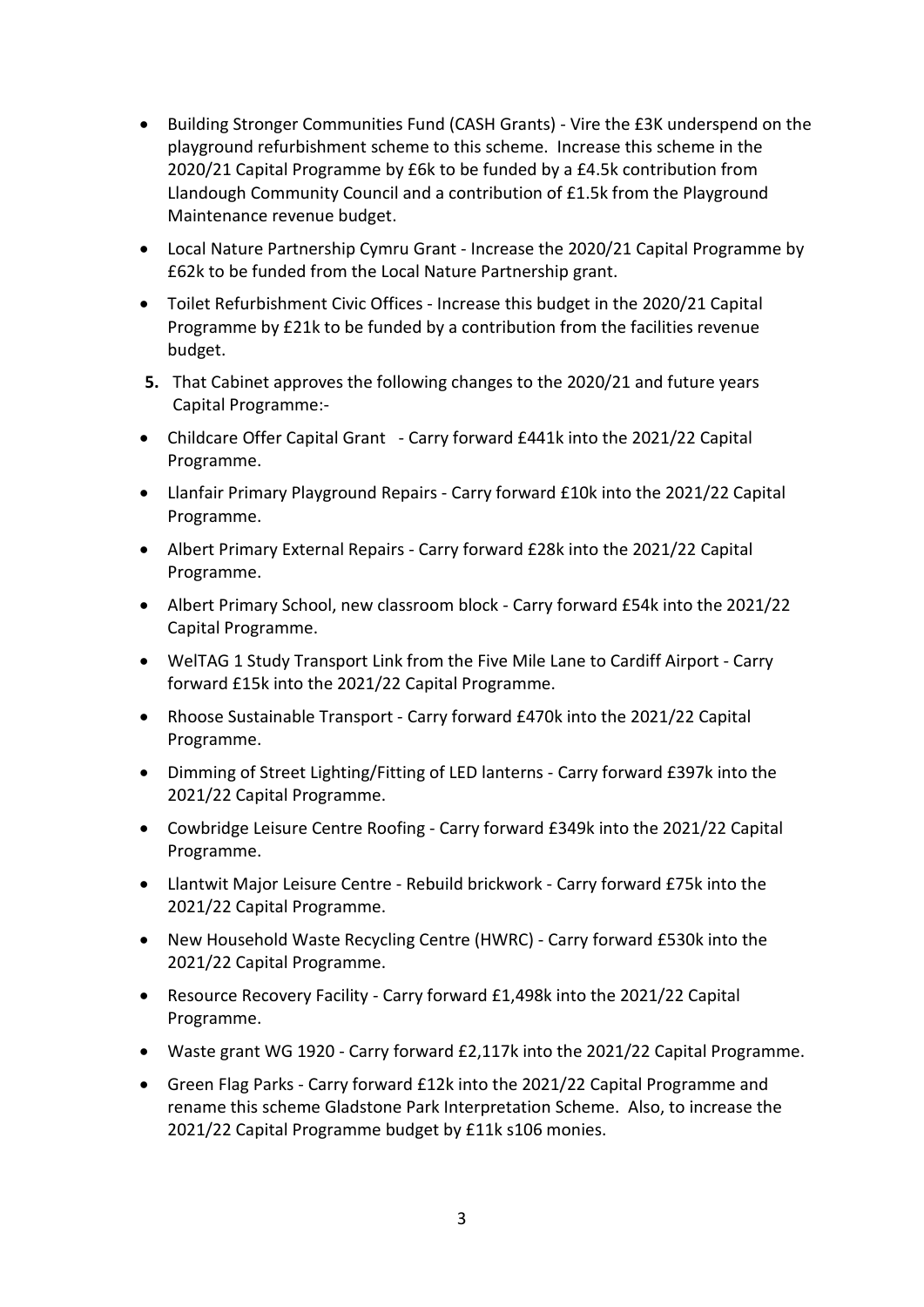- Barry Regeneration Partnership Carry forward £600k of this budget into the 2021/22 Capital Programme.
- Penarth Heights Public Art Carry forward £54k into the 2021/22 Capital Programme.
- North Penarth Open Space Improvements Carry forward £45k into the 2021/22 Capital Programme.
- Ogmore Community Facility and Associated Play Area Increase this budget by £6k to be funded by a revenue contribution from the Building Strong Communities revenue budget.
- Ventilation & Lighting Upgrade to Contact One Vale Carry forward £145k into the 2021/22 Capital Programme.
- BSC2 Carry forward £293k into the 2021/22 Capital Programme.
- Building Strong Communities Fund (CASH Grants) Increase this budget in the 2020/21 Capital Programme by £8k to be funded by a revenue contribution from the Building Strong Communities revenue budget.

### **Reasons for Recommendations**

- **1.** To advise Cabinet of the progress on the Capital Programme.
- **2.** To advise Corporate Performance and Resources Scrutiny Committee of the progress on the Capital Programme.
- **3.** To advise Cabinet of the use of Delegated Authority.
- **4.** To advise Cabinet of the use of Emergency Powers.
- **5.** To allow schemes to proceed in the current and future financial years.

### **1. Background**

**1.1** Council on 26th February 2020 (minute no 710) approved the Capital Programme for 2020/21 onwards.

## **2. Key Issues for Consideration**

- **2.1** Appendix 1 details financial progress on the Capital Programme as at 30th November 2020.
- **2.2** For all schemes where it is evident that the full year's budget will not be spent during the year, the relevant officers are required to provide an explanation for the shortfall, and this shall be taken to the earliest available Cabinet.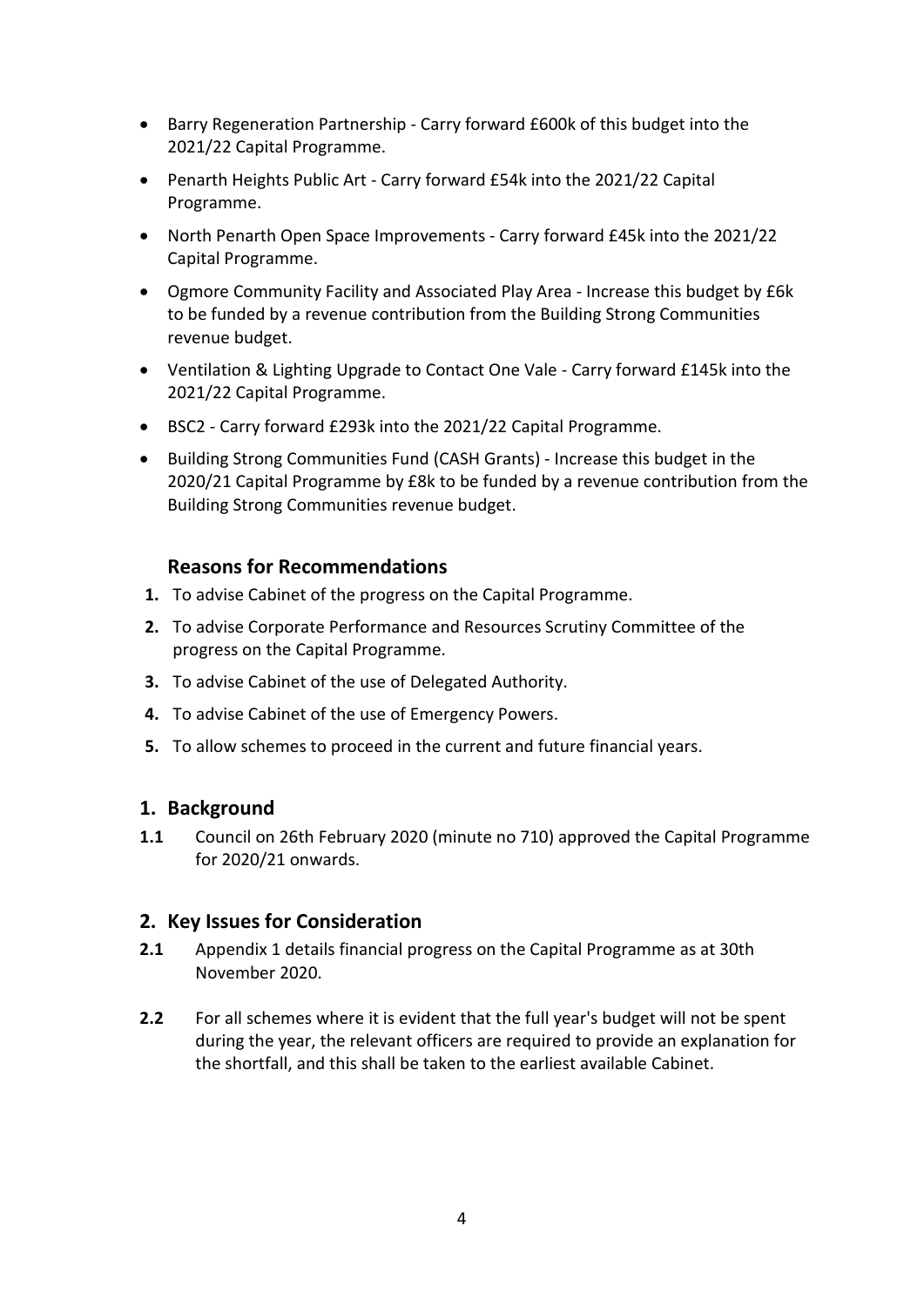### **Learning and Skills**

- **2.3** Education Asset Renewal Contingency Budget Delegated authority has been used to vire £5k from this scheme to the Ysgol Pen Y Garth Roof Renewal scheme. New canopies were specified and initially quoted for at £18.5k. Following a more detailed inspection of the site, it was found that the shallow soffit overhang required the installation of a goalpost frame with posts fixed to the brickwork to achieve a sensible pitch on the canopy otherwise water will sit on top of the polycarbonate and likely cause issues in the future. This led to the cost increasing to £20.5k to accommodate these design requirements. The £5k that has been requested includes a small contingency.
- **2.4** St Cyres Hygiene Room The school have paid for works to be carried out to the hygiene room and central education has agreed to reimburse the school for these costs. The total costs of the works is £18k. Emergency powers have been used to include a new scheme in the 2020/21 Capital Programme with a £4k contribution from the ALN Resources Pupil Support revenue budget and £14k from the School Organisation repairs and maintenance revenue budget.
- **2.5** Pendoylan C/W Primary School Render The school have been awarded a Capital Repairs and Maintenance Programme grant through the Diocese to contribute towards the removal of loose render and to re-render the external perimeter walls. The total cost of the works is anticipated to be £19.5k and the grant is for 85% of this cost. Emergency powers have been used to include this new scheme in the 2020/21 Capital Programme with £16.5k to be funded by grant and a £3k revenue contribution from the school.
- **2.6** Childcare Offer Capital grant Small Grant Scheme COVID 19 The Council has been awarded an additional sum of £40k towards the capital Small Grant Scheme. The funding relates to the period 2020/21 and must be utilised in full by 31st March 2021. This grant can be used to specifically support childcare providers to buy extra capital items and/or to undertake physical adaptations to premises, to enable them to operate in a Covid-secure manner. Emergency powers have been used to include this scheme in the 2020/21 Capital Programme called Small Grant Scheme – COVID-19 allocation with a budget of £40k, to be funded by a grant from Welsh Government.
- **2.7** Childcare Offer Capital Grant Education have decided to commence with the original scheme for Llanfair. The scheme has been out to tender and the preferred contractor has been identified. The delay on the decision of which size scheme to commence has resulted in the contractor not being instructed in time to meet the development timescales originally planned. Construction is now due to take place during the summer holidays 2021. It is requested to carry forward £441k into the 2021/22 Capital Programme.
- **2.8** Llanfair Primary Playground Repairs This scheme is going to be carried out alongside the Llanfair Childcare Offer Grant Capital scheme mentioned above. As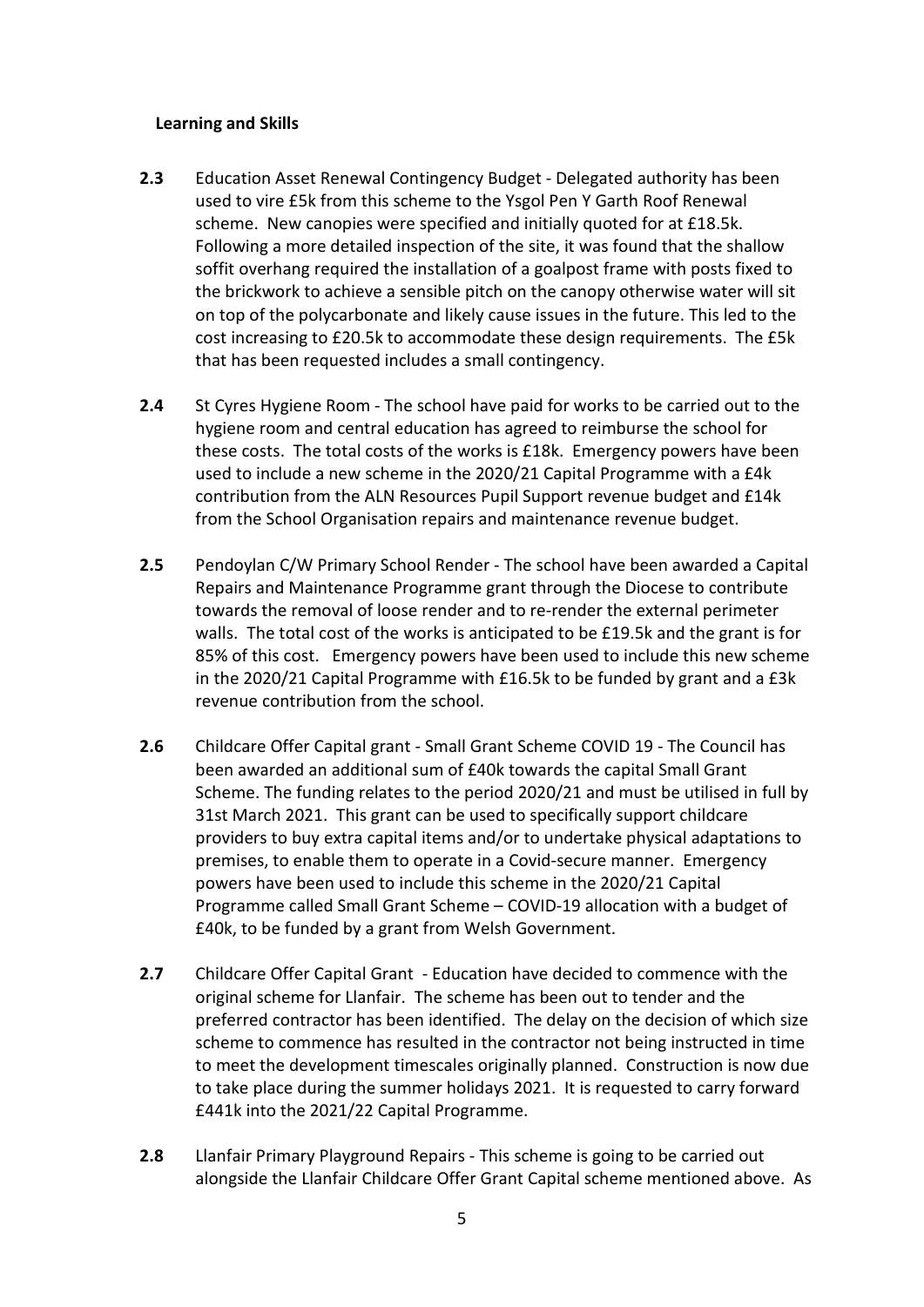this will not be until the Summer 2021 it is requested that £10k is carried forward into the 2021/22 Capital Programme.

- **2.9** Albert Primary External Repairs It is requested to carry forward this £28k budget into the 2021/22 Capital Programme due to the party wall issues and the restrictions on site. This scheme is anticipated to be carried out during the summer holidays 2021.
- **2.10** Albert Primary School, new classroom block The plans for this scheme have been submitted for consideration and the process should take up to six weeks for approval. It is anticipated this scheme will commence on site in February 2021. The full budget will not be able to be spent this financial year and the scheme will run into 2021/22. It is therefore requested to carry forward £54k into the 2021/22 Capital Programme.

### **Environment & Housing**

- **2.11** Cardiff Road, Barry Speeding and Gateway Enhancements There have been highway safety concerns raised regarding the speed of traffic on Cardiff Road, Barry (A4055) by the pedestrian crossing near Laura Street. In an attempt to discourage speeding and enhance safety, it is proposed to have a new gateway feature and VA sign installed to deal with ongoing concerns. This scheme is currently estimated to cost £25k. Delegated authority has been used to vire £25k from the Traffic Signal Upgrades budget to a new scheme called 'Cardiff Road, Barry Gateway Enhancements' for these works to be carried out as a matter of urgency this financial year. The £25k minor works allocated under Traffic Signal Upgrades budget has been deferred to future years subject to available budget at that time.
- **2.12** Dinas Powys Sustainable Transport Delegated authority has been used to include this new scheme in the Capital Programme with a budget of £563k, split £380k in 2020/21 and £183k in 2021/22, to be funded from s106 monies. Works will include Murch Road and associated sustainable transport improvements and include Cardiff Road sustainable transport improvements.
- **2.13** Ogmore by Sea/St Brides Major Sustainable Transport Improvements Delegated authority has been used to increase this scheme budget by £62k in the 2020/21 Capital Programme using S106 sustainable transport monies. The capital project comprises numerous sustainable transport schemes throughout Ogmore by Sea and St. Bride's Major to improve infrastructure for pedestrians and public transport, including a footpath enhancement scheme outside the shops/new village hall, reconstruction of the lane between Marine Drive and the Public Open Space adjoining the coastal path, cycle stands at the toilet block at Rivermouth Car Park and at Three Golden Cups and 3 bus shelter perches.
- **2.14** New Build Cabinet at its meeting on the 16th November 2020 gave approval to deliver a development of temporary accommodation, in response to the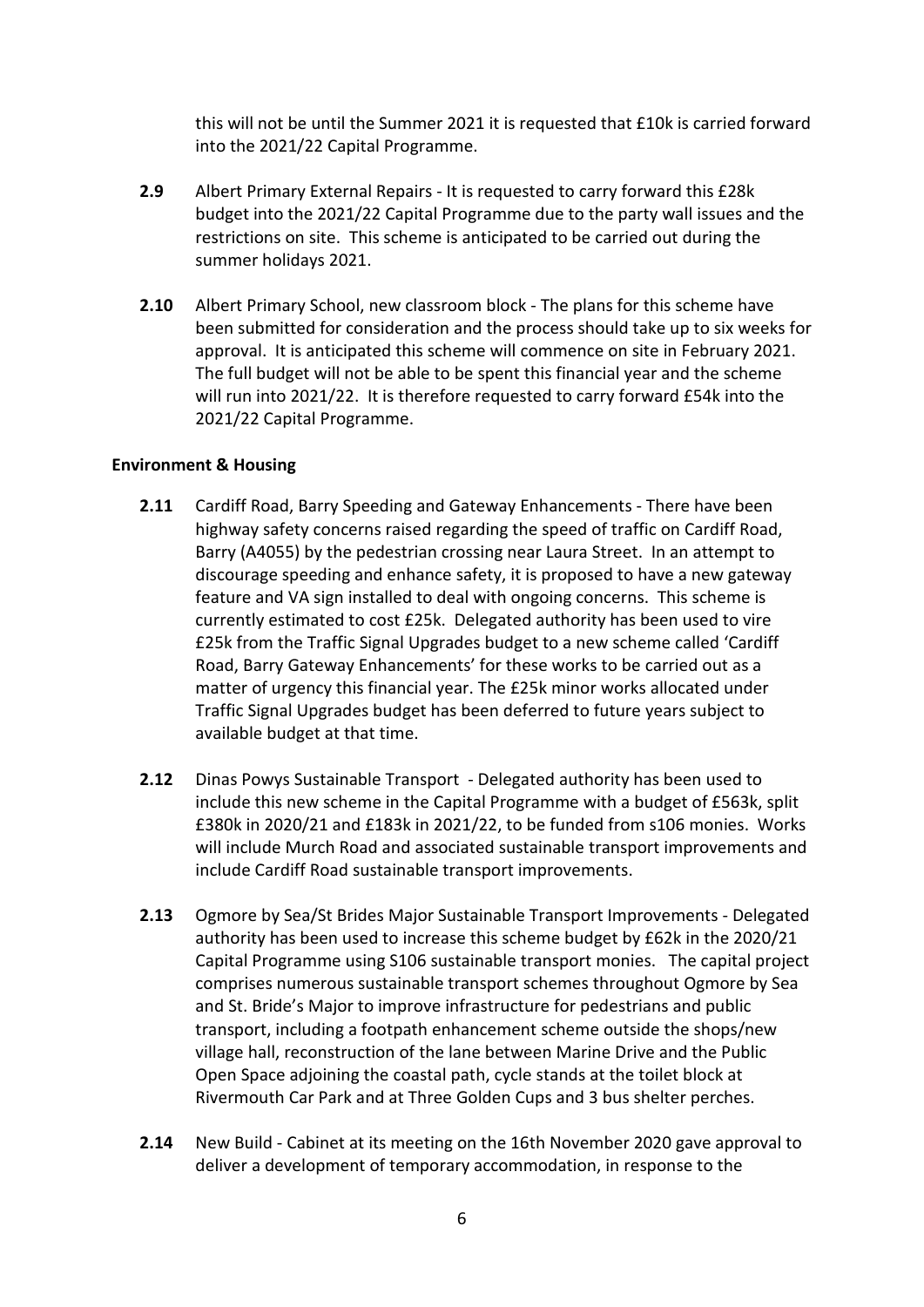Homelessness crisis caused by the COVID-19 pandemic, at the former Civic Amenity site adjacent to the Court Road Depot, Barry . The scheme has been awarded an indicative funding allocation of £197k from Welsh Government to support the delivery the project. There is capacity within the Housing Development Budget 2020/21 to accommodate the scheme and delegated authority has been used to vire £1 million from the Acquisitions budget (within new builds heading) and create a separate budget to deliver the scheme by the 31st March 2021.

- **2.15** Safe Routes in Communities Porthkerry Road/Romilly Road/Windsor Road Active Travel scheme - The Council had received an additional award of funding of £20k in relation Safe Routes in Communities (SRIC) Grant from Welsh Government. The funding relates to the period 1 April 2020 to 31 March 2021. The reason for additional funding is that there have been complaints by residents to the Deputy Minister, as well as to the Vale of Glamorgan Council, that residents are parking on the newly widened pavements and this needs to be prevented. The Vale of Glamorgan Highways team will install bollards on the improved junctions to prevent pavement parking. They will also implement an appropriate TRO and other safety improvements in this area. Emergency powers have been used to include the additional £20k in the 2020/21 Capital Programme.
- **2.16** Circular Economy Grants The Council has received three awards of funding in relation to the Circular Economy Funding:-

-Up to £250k for recycling bins for flats and apartments for collections blueprint service roll out.

-Up to £358k to support the construction of a reuse shop located next to the household waste and recycling centre with Atlantic Trading Estate, Barry. -Up to £500k for sorting equipment and baler for collections blueprint service roll out.

The funding relates to the period 1st October 2020 to the 31st March 2021. The purpose of the funding is to enable the Council to deliver a capital project to support the move to a circular economy in Wales where waste is avoided, and materials are kept in use for as long as possible. Emergency powers have been used to include these grants into the 2020/21 Capital Programme.

- **2.17** WelTAG 1 Study Transport Link from the Five Mile Lane to Cardiff Airport Resources will not be available to progress this scheme until next financial year. It is requested to carry forward £15k into the 2021/22 Capital Programme.
- **2.18** Rhoose Sustainable Transport This scheme is being delayed to allow the summer holidays to be utilised for construction, ensuring little or no impact is caused on the school during current covid restrictions. It is therefore requested to carry forward £470k into the 2021/22 Capital Programme.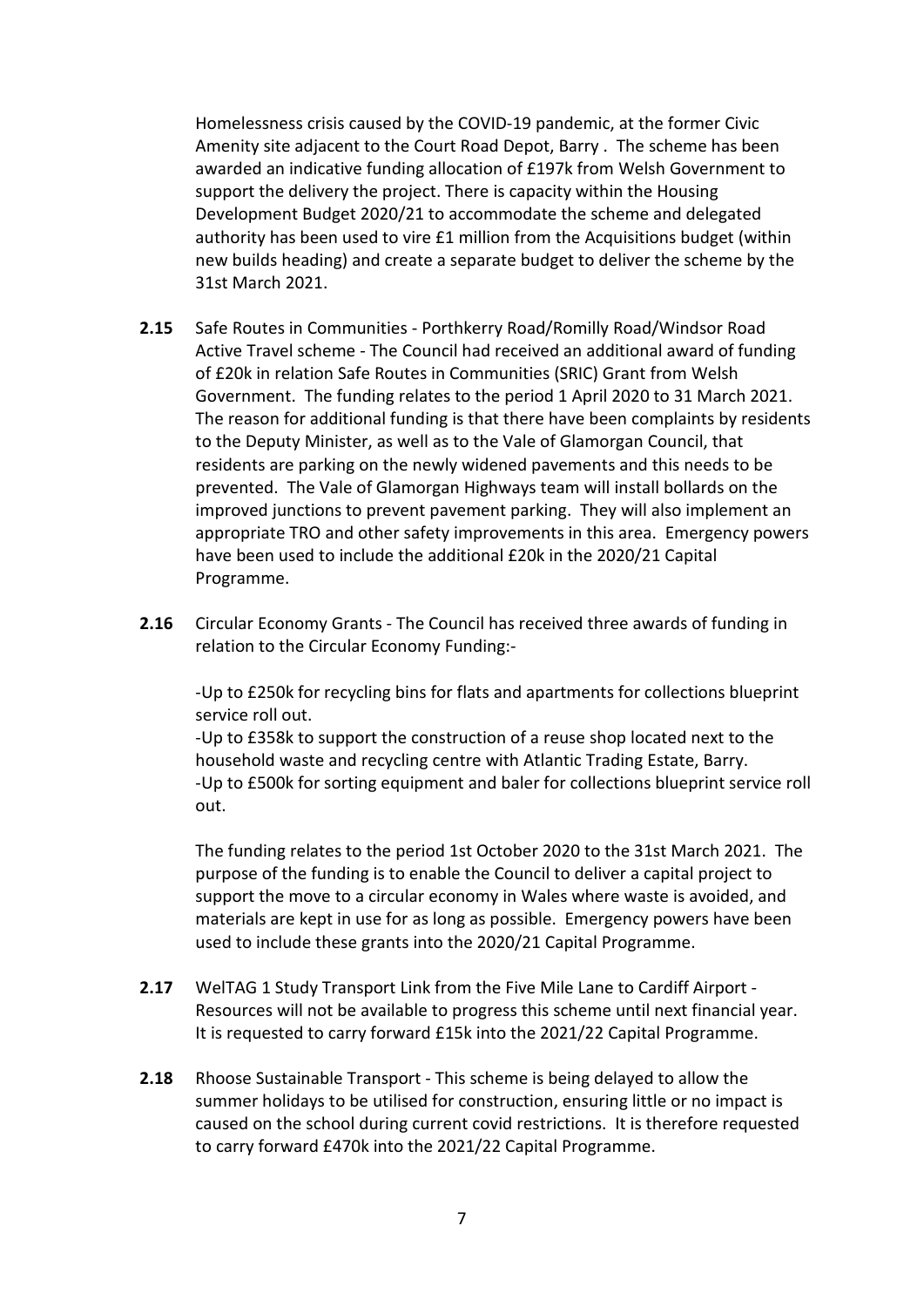- **2.19** Dimming of Street Lighting/Fitting of LED lanterns This scheme has been delayed as the Salix loans scheme has taken more time than anticipated and with only two staff members in the team who are also dealing with daily running operations/ faults/ maintenance the scheme will not be able to be delivered in full this financial year. £100k is anticipated to be spent by the end of the financial year. It is therefore requested to carry forward £397k into the 2021/22 Capital Programme.
- **2.20** Cowbridge Leisure Centre Roofing A formal contract is being drawn up by Legal with Legacy Leisure for the Salix agreement. The tender will need to be revisited to review the specifications. As this is a roof scheme it would be beneficial to carry out the works during the spring/summer months. It is therefore requested to carry forward £349k into the 2021/22 Capital Programme.
- **2.21** Llantwit Major Leisure Centre Rebuild brickwork This scheme has been out to tender, unfortunately the Council did not receive any tenders and therefore this scheme will need to be re-tendered. It is requested to carry forward £75k into the 2021/22 Capital Programme.
- **2.22** New Household Waste Recycling Centre (HWRC) The land required for this scheme will not be able to be procured before March 2021 due to the liabilities and limited land options that are available. It is therefore requested to carry forward £530k into the 2021/22 Capital Programme.
- **2.23** Resource Recovery Facility The contractors have been appointed to construct the Waste Transfer Station which is subject to planning. A decision is anticipated early March 2021. The capital scheme is estimated to be completed December 2021 (subject to planning), all of the funding will be committed in 2021/22. It is therefore requested that £1,498k is carried forward into the 2021/22 Capital Programme.
- **2.24** Waste Grant WG 1920 The contractors have been appointed to construct the Waste Transfer Station which is subject to planning. A decision is anticipated early March 2021. The capital scheme is estimated to be completed December 2021 (subject to planning), all of the funding will be committed in 2021/22. It is therefore requested that £2,117k is carried forward into the 2021/22 Capital Programme.
- **2.25** Green Flag Parks This budget is going to be used for the Gladstone Park Interpretation Scheme. This scheme will be carried out in 2021/22. It is requested to carry forward £12k into the 2021/22 Capital Programme and to rename this scheme Gladstone Park Interpretation Scheme. The Provincial House public open space s106 allocation will also contribute towards this scheme and it is requested that the 2021/22 budget is therefore increased by £11k. The total budget will be £23k.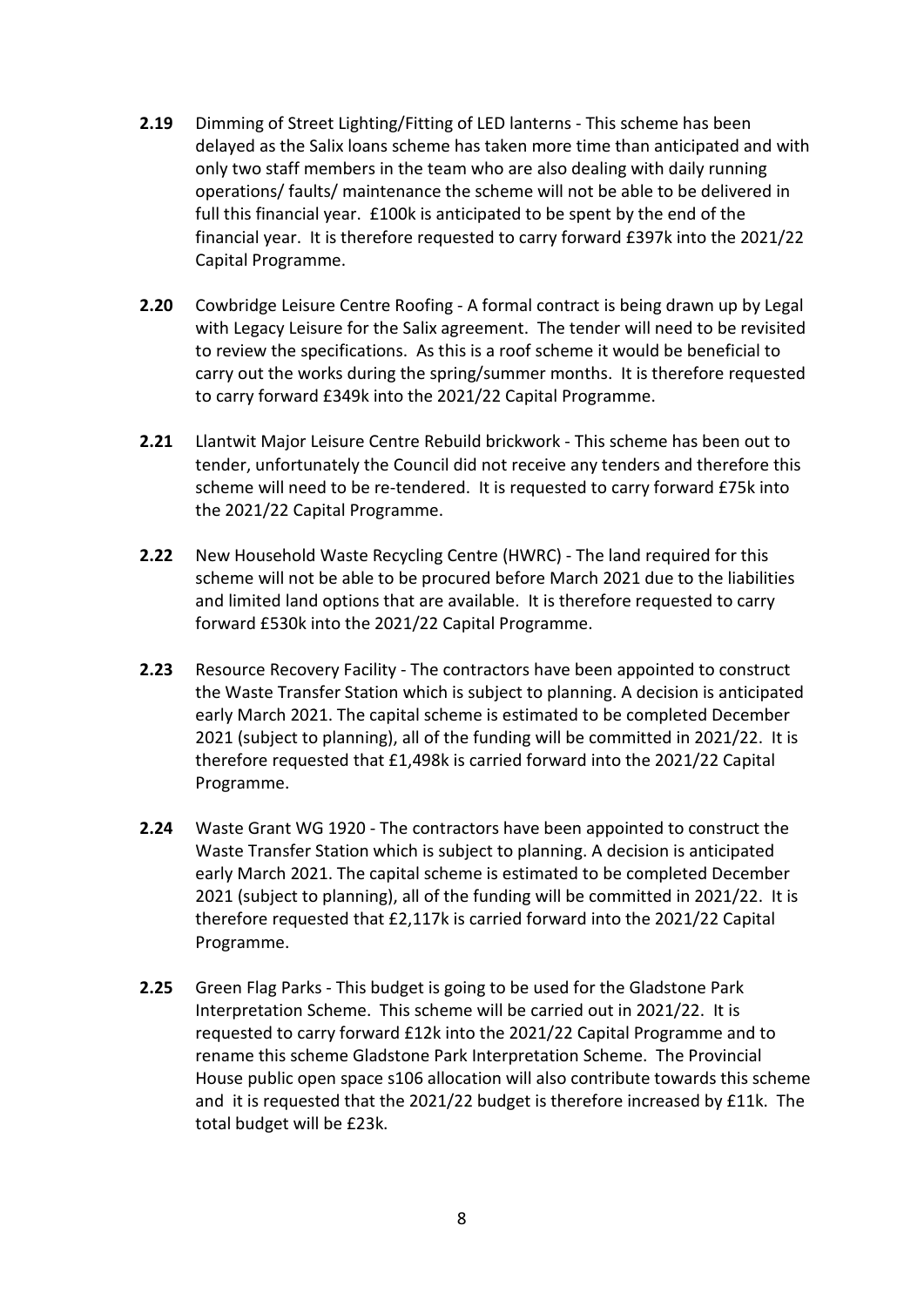#### **Managing Director and Resources**

- **2.26** TRI Thematic Grants Programme Delegated authority has been used to allocate £92k of this grant budget to install hospitality infrastructure (known as parklets) in the run up to Christmas, to facilitate footfall and trade in Penarth Town Centre. The total cost of the supply and installation of the Parklets is £115k and therefore requires match funding of £23k. Delegated authority has also been used to increase this scheme in the 2020/21 Capital Programme by £23k to be funded from the Capital Economic Regeneration reserve.
- **2.27** Building Stronger Communities Fund (CASH Grants) A multi-use games area (MUGA) has recently been installed at King George V Playing Fields located adjacent to the current children's play area. The possibility of fencing off the MUGA and playground was considered as there is a known issue in this area concerning dog fouling however the MUGA budget would not cover this cost. It was considered that by fencing off the area it will help enhance the enjoyment of the two facilities and protect children. The total cost of this works is £9k. The playgrounds refurbishment scheme is £3k underspent and emergency powers has been used to vire the underspend to this scheme and also to increase this scheme in the 2020/21 Capital Programme by £6k to be funded by a £4.5k contribution from Llandough Community Council and a contribution of £1.5k from the Playground Maintenance revenue budget.
- **2.28** Local Nature Partnership Cymru Grant The Council has been awarded a grant of £62k additional funding through the Local Nature Partnership in relation to the Local Places for Nature Capital funding scheme 2020/21. Emergency powers have been used to increase the 2020/21 Capital Programme by £62k to be funded from this grant which must be spent by 31st March 2021.
- **2.29** Toilet Refurbishment Civic Offices The current budget for this scheme is £242k, split over 2020/21 and 2021/22. The tenders for this scheme have been returned and are over budget. The lowest tender received is £231k, which, when fees and other costs are combined, gives a total expenditure of £272k (£30k over budget). The tender can be reduced by adjusting contingencies and provisional sums, but it is felt that any reduction in the scope of work and/or the reduction in the quality of fittings, would prove counter productive in the long term. It has been proposed to negotiate a reduced tender sum of approximately £224k giving a total expenditure of £263k resulting in an overspend of £21k against the existing budget. To enable the works to commence as soon as possible, emergency powers have been used to increase this budget in the 2020/21 Capital Programme by £21k to be funded by a contribution from the Facilities revenue budget.
- **2.30** Barry Regeneration Partnership It is requested to carry forward £600k of this budget into the 2021/22 Capital Programme. The Welsh Government has aligned its Transforming Towns Fund to support the delivery of strategic and thematic projects identified in the Regional Plan, this will carry on into next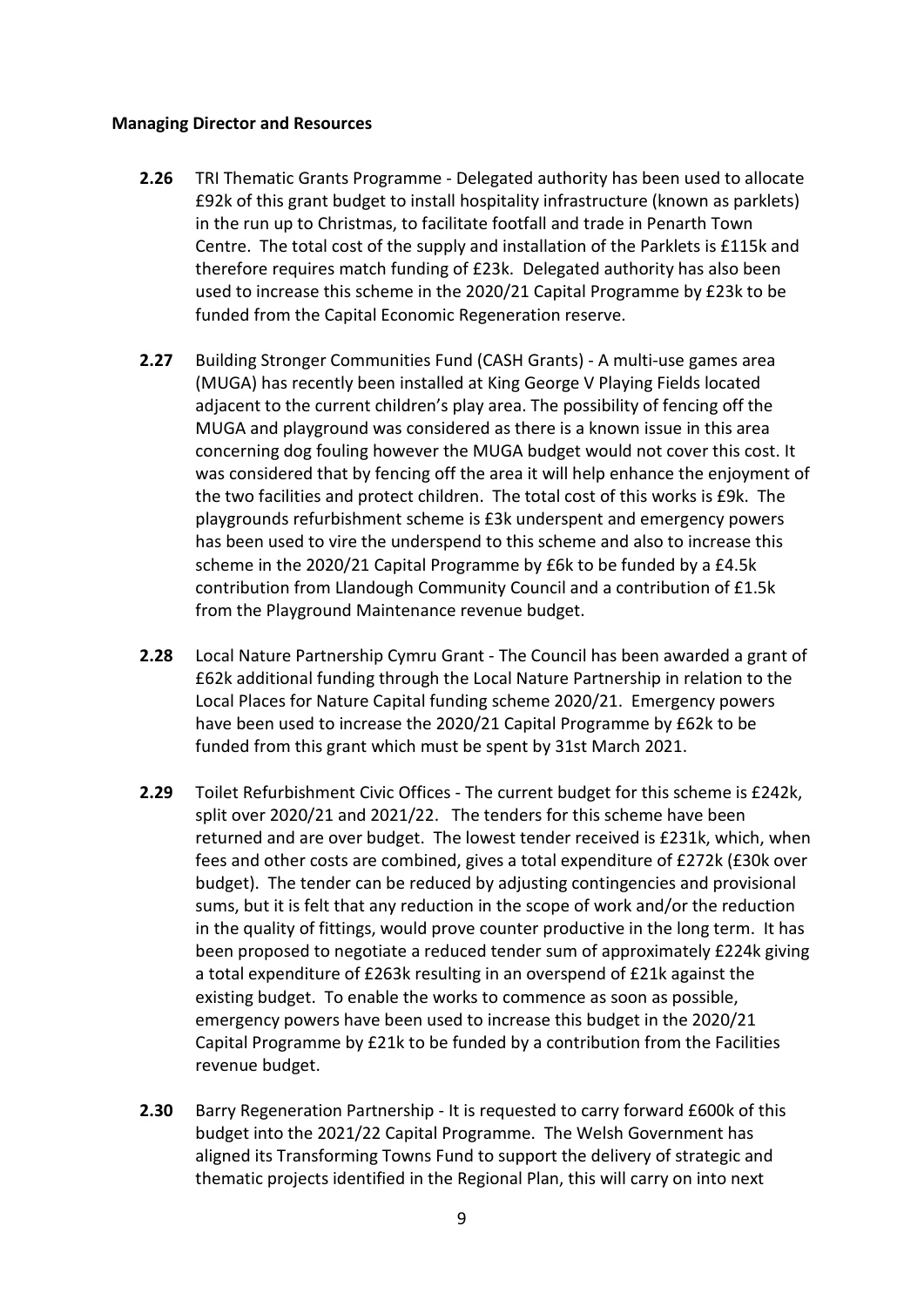financial year and this budget may be required for match funding. Consideration is also currently being given to using this budget to match fund possible future land purchases to facilitate the coordinated redevelopment of key areas forming part of the Barry Town Centre Gateway Regeneration Project.

- **2.31** Penarth Heights Public Art Phase one of the Dingle Park scheme within this budget has been completed and the artist has been appointed for phase two. However, the works will not be able to commence until the summer, it is therefore requested to carry forward £54k into the 2021/22 Capital Programme.
- **2.32** North Penarth Open Space Improvements The remainder of this budget is to contribute towards Belle Vue Play Area and these works will not be carried out until next financial year. It is requested to carry forward £45k into the 2021/22 Capital Programme.
- **2.33** Ogmore Community Facility and Associated Play Area A further £6k from the Strong Communities Grant Fund (SCGF) has been approved towards the cost of the kitchen at Ogmore by Sea Village Hall. It is requested to increase this budget by £6k to be funded by a revenue contribution from the Building Strong Communities revenue budget.
- **2.34** Ventilation & Lighting Upgrade to Contact One Vale The scheme design is awaiting sign off. Staff will need to be relocated for these works to be carried out. Options are still being considered, this scheme will not be able to be carried out until next financial year, it is therefore requested to carry forward £145k into the 2021/22 Capital Programme.
- **2.35** BSC2 The works for this scheme are currently being tendered and are due back in January. The fire stopping works are currently on site. This scheme has been delayed as the majority of the economy and regeneration staff have been spending their time on Covid emergency support measures such as Town Centre works and the issuing of grants. It is anticipated that £115k will be spent by the end of March, it is therefore requested to carry forward £293k into the 2021/22 Capital Programme.
- **2.36** Building Strong Communities Fund (CASH Grants) It is requested to increase this budget in the 2020/21 Capital Programme by £8k in relation to Penllyn Community Council's play space project in Ystradowen. This will be funded by a revenue contribution from the Building Strong Communities revenue budget.

# **3. How do proposals evidence the Five Ways of Working and contribute to our Well-being Objectives?**

**3.1** The Capital Programme focuses capital investment to deliver the outcomes identified as part of the Corporate Plan. Some examples are :-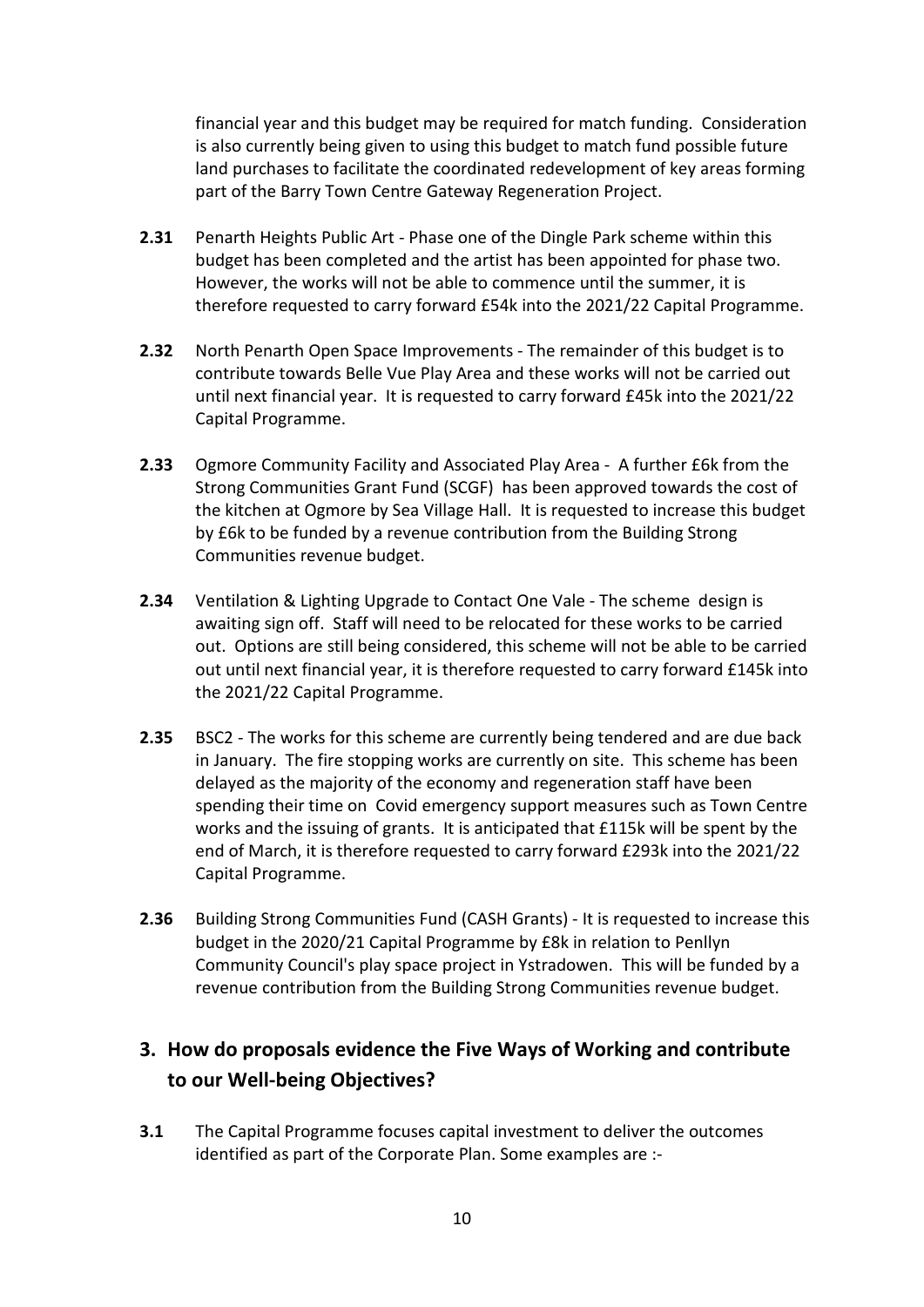- **To work with and for our communities -** Consultations are carried out with the community on capital projects e.g. Band B and park schemes. Building Stronger Communities capital grants are being issued to support projects being carried out by members of the community.
- **To support learning, employment and sustainable economic growth -** Further investment in schools through the School Investment Programme with Band A complete and development under Band B which commenced in 2019/20. Contributing as a partner in the Cardiff Capital Region City Deal will bring economic prosperity to the area. There will be continued investment in environment and regeneration programmes to support economic growth.
- **To support people at home and in their community -** Investment in housing through the Housing Improvement Programme will maintain the Welsh Housing Quality Standard and there is a new build programme. Disabled Facility Grants are also issued to residents. Investment in leisure centres and playgrounds will encourage more use and activity. The core active travel fund allocation grant from Welsh Government is used to implement active travel schemes.
- **To respect, enhance and enjoy our environment -** In response to the climate emergency, the Council launched a project to explore how construction practices could be adapted to support decarbonisation as part the 21st Century Schools Programme. St David's CIW Primary School was designed to be low (in-use) carbon through improved building fabric, maximising renewables and its only energy source is electric. This model was further developed to deliver net-zero (in-use) carbon school buildings for Llancarfan Primary School and St Nicholas CIW Primary School. The Llancarfan Primary School scheme is due to be completed in 2021 which will make it the first net-zero carbon primary school building in Wales. Investing in the introduction of LED street lighting will bring environmental benefits. Funding has been made available for the installation of vehicle charging infrastructure and for the purchase of electric pool cars. The school decarbonisation programme consists of a variety of energy reduction measures and renewable energy installations have been identified across a number of assets within the school portfolio. Recycling is now to be sorted into separate containers, the change is aimed at improving the quality of the materials that are collected for recycling which is better for the environment and will help the Council to recycle more.
- **3.2** The setting and the monitoring of the Capital programme follows the Five Ways of Working.
- **3.3 Looking to the long term -** The development of the capital programme is a means of planning for the future and takes a strategic approach to ensure services are sustainable and that investments are affordable over the longer term and that future need and demand for services is understood.
- **3.4 Taking an integrated approach** In setting the capital programme, working with partners is encouraged, as it allows the utilisation of funding from various sources, such as Welsh Government and S106 contributions, to deliver schemes.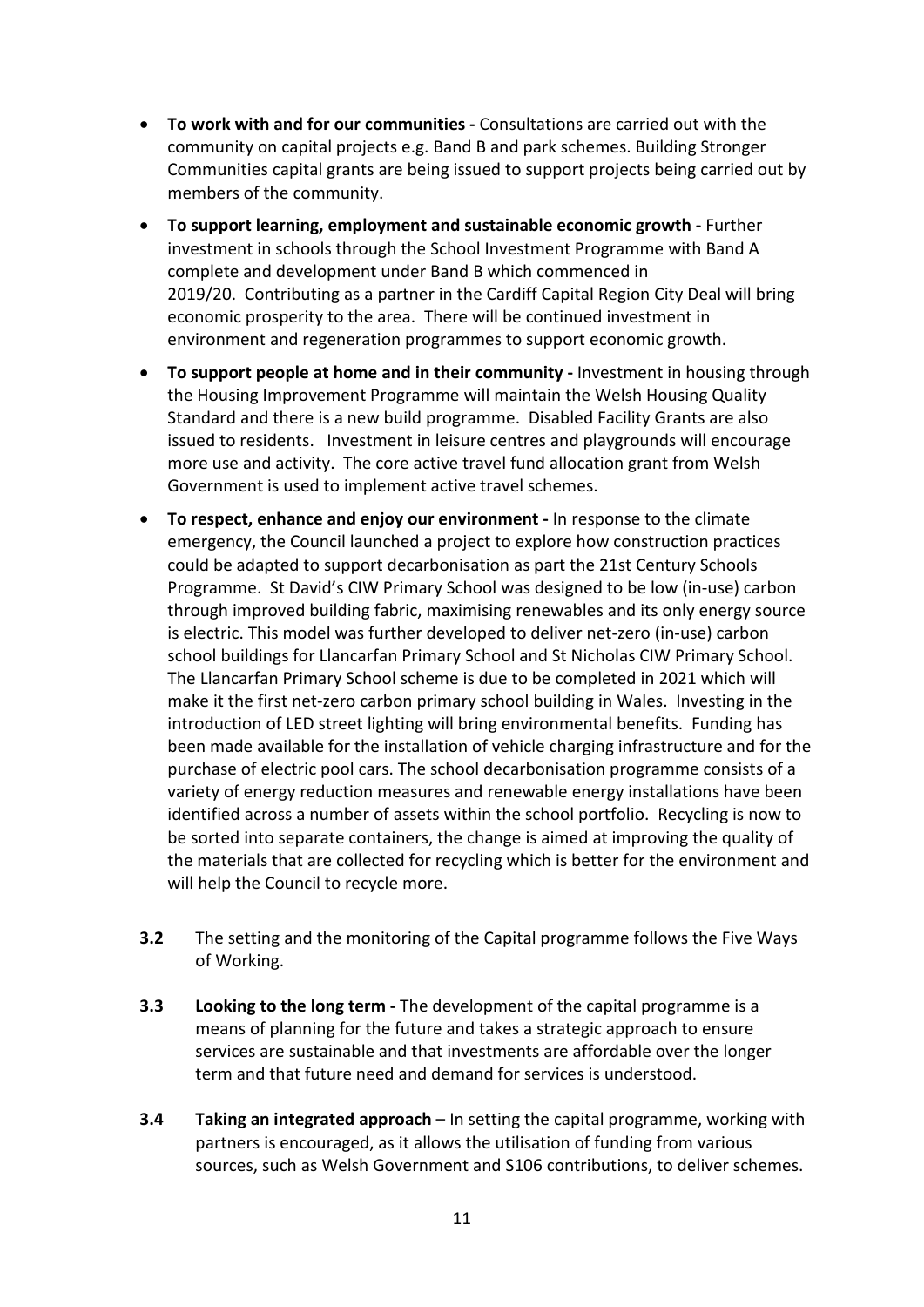- **3.5 Involving the population in decisions** As part of the annual budget setting process there is engagement with residents, customers and partners. Prior to the implementation of certain capital schemes, consultation may also take place with the public which may in some cases be statutory.
- **3.6 Working in a collaborative way** It is recognised that more can be achieved and better services can be provided by collaboration and it encourages this as a way of working in the future which includes providing funding to work with local communities.
- **3.7 Understanding the root cause of issues and preventing them** The process for setting and monitoring the capital programme is proactive and allows an understanding of the financial and operational issues to be considered together so that issues can be tackled at the source.

## **4. Resources and Legal Considerations**

### **Financial**

**4.1** As detailed in the body of the report

### **Employment**

**4.2** Some of the work included in the capital programme will be undertaken by Council staff and the relevant costs will be recharged to the capital scheme.

### **Legal (Including Equalities)**

**4.3** There are no legal implications.

## **5. Background Papers**

None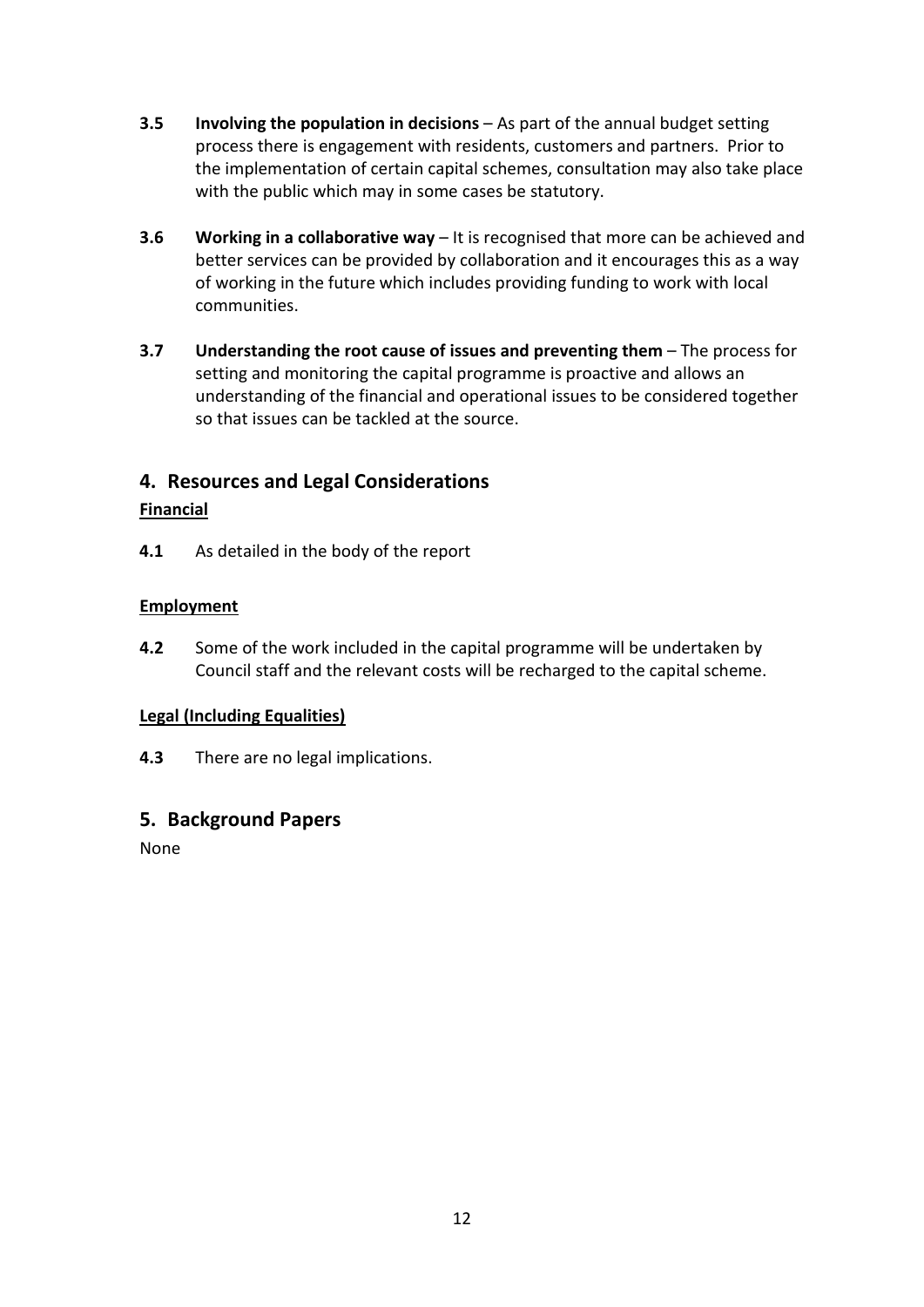## **CAPITAL MONITORING FOR THE PERIOD ENDED 30th NOVEMBER 2020**

| <b>PROFILE</b><br><b>TO</b> | <b>ACTUAL</b><br><b>SPEND</b> |                                                      | <b>APPROVED</b><br><b>PROGRAMME</b> | <b>PROJECTED</b><br><b>OUTTURN</b> | <b>VARIANCE</b><br><b>AT OUTTURN</b> |  |
|-----------------------------|-------------------------------|------------------------------------------------------|-------------------------------------|------------------------------------|--------------------------------------|--|
| <b>DATE</b>                 | 2020/21                       |                                                      | 2020/21                             | 2020/21                            | 2020/21                              |  |
| £'000                       | £'000                         |                                                      | £'000                               | £'000                              | £,000                                |  |
|                             |                               | <b>SUMMARY</b>                                       |                                     |                                    |                                      |  |
| 27,985                      |                               | 24,770 Directorate of Learning and Skills            | 57,325                              | 56,795                             | 530                                  |  |
| 408                         |                               | 169 Directorate of Social Services                   | 1,050                               | 1,052                              | $-2$                                 |  |
| 10,287                      |                               | 9,013 Directorate of Environment and Housing         | 41,450                              | 34,886                             | 5,456                                |  |
| 2,970                       |                               | 2,674 Directorate of Managing Director and Resources | 9,630                               | 8,509                              | 1,121                                |  |
| 0                           |                               | 0 City Deal                                          | 1,313                               | 1,313                              | 0                                    |  |
| 41,650                      |                               | 36,626 TOTAL                                         | 110,768                             | 102,555                            | 7,105                                |  |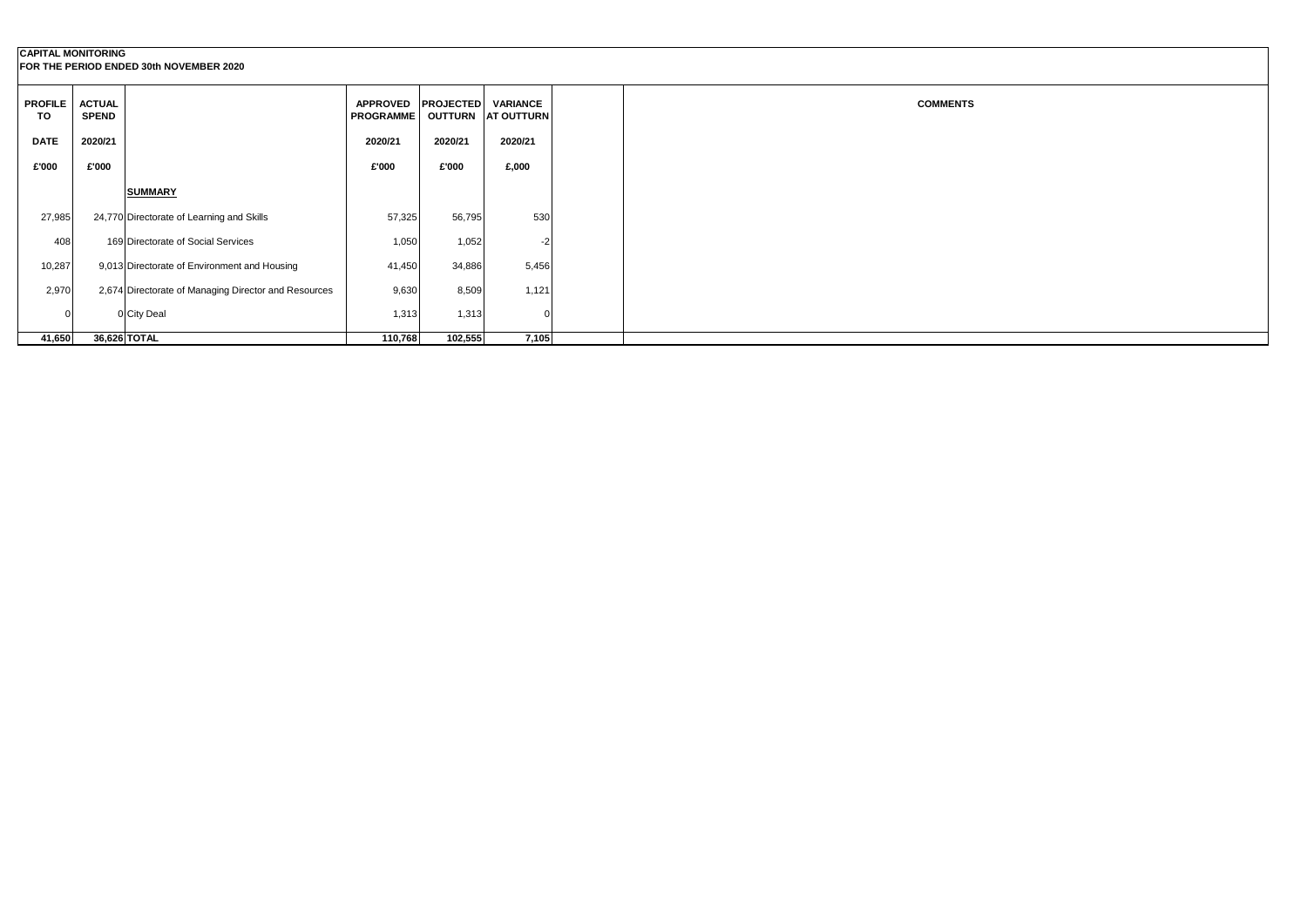| <b>CAPITAL MONITORING</b>           |                                          |                                                                                     |                                                |                                               |                                                 |                                  | <b>APPENDIX1</b>                                                                                                                                                                                                                                                                                                                                                                                                                                                                                                                                                |
|-------------------------------------|------------------------------------------|-------------------------------------------------------------------------------------|------------------------------------------------|-----------------------------------------------|-------------------------------------------------|----------------------------------|-----------------------------------------------------------------------------------------------------------------------------------------------------------------------------------------------------------------------------------------------------------------------------------------------------------------------------------------------------------------------------------------------------------------------------------------------------------------------------------------------------------------------------------------------------------------|
|                                     |                                          | FOR THE PERIOD ENDED 30th NOVEMBER 2020                                             |                                                |                                               |                                                 |                                  |                                                                                                                                                                                                                                                                                                                                                                                                                                                                                                                                                                 |
| <b>PROFILE</b><br>TO<br><b>DATE</b> | <b>ACTUAL</b><br><b>SPEND</b><br>2020/21 |                                                                                     | <b>APPROVED</b><br><b>PROGRAMME</b><br>2020/21 | <b>PROJECTED</b><br><b>OUTTURN</b><br>2020/21 | <b>VARIANCE</b><br><b>AT OUTTURN</b><br>2020/21 | <b>PROJECT</b><br><b>SPONSOR</b> | <b>COMMENTS</b>                                                                                                                                                                                                                                                                                                                                                                                                                                                                                                                                                 |
| £000                                | £000                                     |                                                                                     | £000                                           | £000                                          | £000                                            |                                  |                                                                                                                                                                                                                                                                                                                                                                                                                                                                                                                                                                 |
|                                     |                                          | Directorate of Learning and Skills                                                  |                                                |                                               |                                                 |                                  |                                                                                                                                                                                                                                                                                                                                                                                                                                                                                                                                                                 |
|                                     |                                          | <b>Education &amp; Schools</b>                                                      |                                                |                                               |                                                 |                                  |                                                                                                                                                                                                                                                                                                                                                                                                                                                                                                                                                                 |
| 7,153                               |                                          | 8,253 Band B Ysgol Gymraeg Bro Morgannwg                                            | 10,656                                         | 10,656                                        |                                                 | $0 P$ Ham                        | Works have started on site and are progressing in line with agreed programme. New bus drop off, main entrance, 3 storey teaching block and 3G pitch<br>now transferred to the Council. Programme now focusses on refurbishment works.                                                                                                                                                                                                                                                                                                                           |
| 10,699                              |                                          | 9,965 Band B Whitmore High school                                                   | 16,604                                         | 16,604                                        |                                                 | $0 P$ Ham                        | Works have started on site and are progressing in line with agreed programme. New build due to be completed for September 2021 opening.                                                                                                                                                                                                                                                                                                                                                                                                                         |
| 5,420                               |                                          | 4,406 Band B Pencoedtre High School                                                 | 14,918                                         | 14,918                                        |                                                 | $0 P$ Ham                        | Works have now started on site and progressing in line with agreed programme. The steel frame is currently being erected.                                                                                                                                                                                                                                                                                                                                                                                                                                       |
| 100                                 |                                          | 5 Band B Centre of Learning & Wellbeing                                             | 496                                            | 496                                           |                                                 | $0 P$ Ham                        | Feasibility completed, preferred site established. Education consultation underway and due to be completed January 2021. Procurement of contractor<br>due to take place February 2021. Construction due to commence December 2021.                                                                                                                                                                                                                                                                                                                              |
| 104                                 |                                          | 29 Band B Ysgol Y Deri                                                              | 509                                            | 509                                           |                                                 | $0 P$ Ham                        | Feasibility completed and preferred site identified and in the process of agreeing Heads of Terms with WG to purchase land. Education consultation<br>launched on 6 November 2020 and due to complete 20 December 2020. Outline Planning Application will be progressed early in the new year.                                                                                                                                                                                                                                                                  |
|                                     |                                          | 0 Band B Schemes Waterfront                                                         | 1,001                                          | 1,001                                         |                                                 | $0 P$ Ham                        | Revised agreement with the consortium approved. Scheme has been delayed and will be completed for September 2022. PAC due to be launched<br>early in the new year.                                                                                                                                                                                                                                                                                                                                                                                              |
| 766                                 |                                          | 120 Band B Schemes Primary Provision in the Western                                 | 2,391                                          | 2,391                                         |                                                 | $0 P$ Ham                        | Construction has started onsite. Scheme has been delayed due to issues with S106 land transfer from developer. Currently assessing impact on the<br>programme.                                                                                                                                                                                                                                                                                                                                                                                                  |
| 748                                 |                                          | 146 Band B Schemes St David's Primary School                                        | 2,482                                          | 2,482                                         |                                                 | $0 P$ Ham                        | Construction started onsite September 2020 and progressing in line with agreed programme.                                                                                                                                                                                                                                                                                                                                                                                                                                                                       |
| 150<br>139                          |                                          | 129 Band B Schemes St Nicholas Primary School<br>3 Band B Cowbridge                 | 1,665                                          | 1,665                                         |                                                 | $0 P$ Ham<br>$0$ P Ham           | Design completed and currently being progressed through the planning process. Currently considering options to overcome Highways concerns and<br>Planning application has been deferred. Profiles are being looked at and will be requested to be updated shortly                                                                                                                                                                                                                                                                                               |
|                                     |                                          |                                                                                     | 839                                            | 839                                           |                                                 |                                  | Consultation on revised proposal ended on 23 November and Cabinet due to consider Consultation Report on 21 December. Procurement to take<br>place early in the new year with a view to appoint a contractor in March 2021.                                                                                                                                                                                                                                                                                                                                     |
|                                     |                                          | 0 Band B Review Nursery Provision                                                   | 50                                             |                                               |                                                 | $0$ P Ham                        | Currently undertaking feasibility.                                                                                                                                                                                                                                                                                                                                                                                                                                                                                                                              |
|                                     |                                          | 3 Band B Preparatory Works Changing Rooms etc.                                      |                                                |                                               |                                                 | $(3)$ P Ham                      | Scheme Complete. Overspend will be funded from contingency budget.                                                                                                                                                                                                                                                                                                                                                                                                                                                                                              |
| 110                                 |                                          | 271 Childcare Offer Capital Grant                                                   | 1,551                                          | 1,110                                         |                                                 | 441 $P$ Ham                      | Works are on site at Gladstone Primary and due to complete mid December. Cabinet approved the appointment of the contractor on 24 February 2020<br>to carry out the welsh medium scheme, the planning application has been submitted and we are anticipating to start on site in March 2021, profiles are<br>being looked at and will be requested to be updated shortly. Llanfair scheme is proposed to be carried out during the summer holidays. Emergency<br>powers detailed as part of this report. Request to carry forward £441k as part of this report. |
|                                     |                                          | Additional WG Education Asset Renewal Funding                                       |                                                |                                               |                                                 |                                  |                                                                                                                                                                                                                                                                                                                                                                                                                                                                                                                                                                 |
|                                     |                                          | 0 Albert Primary External Repairs<br>63 Barry Island Primary Boiler Renewal         | 30                                             | 100                                           |                                                 | $28$ P Ham<br>$0 P$ Ham          | Request to carry forward £28k as part of this report.<br>Scheme complete, account to be finalised.                                                                                                                                                                                                                                                                                                                                                                                                                                                              |
|                                     |                                          | 1 Barry Island Primary Drainage                                                     |                                                |                                               |                                                 | $0 P$ Ham                        | Flood alleviation works were completed in the Summer holidays with further remedial works to existing drainage in October. Replacement of a run of<br>drainage involving excavation works still to be carried out.                                                                                                                                                                                                                                                                                                                                              |
| 37                                  |                                          | 30 Cadoxton Primary Rewire Nursery & Dining Block                                   | 37                                             | 37'                                           |                                                 | $0 P$ Ham                        | Scheme complete, account to be finalised.                                                                                                                                                                                                                                                                                                                                                                                                                                                                                                                       |
| 35                                  |                                          | 0 Cogan Primary Pitched Roof Renewal                                                |                                                |                                               |                                                 | $0 P$ Ham                        | Works nearing completion.                                                                                                                                                                                                                                                                                                                                                                                                                                                                                                                                       |
| 300                                 |                                          | 0 Dinas Powys Primary (Junior Site) Windows<br>260 Gwenfo Primary Flat Roof Renewal | 300                                            | 300                                           |                                                 | 0   P Ham<br>$0 P$ Ham           | Scheme complete, account to be finalised.<br>Scheme complete, minor snagging outstanding. Account to be finalised.                                                                                                                                                                                                                                                                                                                                                                                                                                              |
|                                     |                                          | 0 High Street Primary Structural Repairs Phase 1                                    |                                                |                                               |                                                 | 0 P Ham                          | Original scheme complete, some surplus budget however there are further structural issues, a survey has been carried out, awaiting the report.                                                                                                                                                                                                                                                                                                                                                                                                                  |
|                                     |                                          | 8 High Street Primary Rewire Phase 2                                                | 34                                             | 34                                            |                                                 | $0 P$ Ham                        | Scheme complete, account to be finalised.                                                                                                                                                                                                                                                                                                                                                                                                                                                                                                                       |
| 229                                 |                                          | 173 Holton Primary Structural Repairs Phase 2                                       | 229                                            | 229                                           |                                                 | 0   P Ham                        | Scheme complete, account to be finalised.                                                                                                                                                                                                                                                                                                                                                                                                                                                                                                                       |
| 155                                 |                                          | 135 Holton Primary Boiler Renewal                                                   | 155                                            | 155                                           |                                                 | $0 P$ Ham                        | Scheme complete, account to be finalised.                                                                                                                                                                                                                                                                                                                                                                                                                                                                                                                       |
| 22                                  |                                          | 18 Llandough Primary Rewire Phase 2                                                 | 22                                             |                                               |                                                 | 0 P Ham                          | Scheme complete, account to be finalised.                                                                                                                                                                                                                                                                                                                                                                                                                                                                                                                       |
|                                     |                                          | 0 Llandough Primary WC Refurbishment                                                |                                                |                                               |                                                 | $0 P$ Ham                        | Scheme complete, account to be finalised.                                                                                                                                                                                                                                                                                                                                                                                                                                                                                                                       |
| 35                                  |                                          | 1 Rhws Primary WC Refurbishment                                                     |                                                |                                               |                                                 | 0   P Ham                        | Scheme complete, account to be finalised.                                                                                                                                                                                                                                                                                                                                                                                                                                                                                                                       |
| 20                                  |                                          | 15 Romilly Primary Water Heater<br>1 Romilly Primary WC Refurbishment               |                                                |                                               |                                                 | $0 P$ Ham<br>$0 P$ Ham           | Scheme complete, account to be finalised.<br>Scheme complete, account to be finalised.                                                                                                                                                                                                                                                                                                                                                                                                                                                                          |
| 30                                  |                                          | 0 St Illtyd's Primary Drainage                                                      |                                                |                                               |                                                 | $0 P$ Ham                        | Scheme complete, account to be finalised.                                                                                                                                                                                                                                                                                                                                                                                                                                                                                                                       |
| 33                                  |                                          | 13 St Richard Gwyn High School Curtain Walling                                      |                                                | 87                                            |                                                 | $0 P$ Ham                        | Phase 1 was carried out in October half term and is completed. Phase 2 will be carried out in February half term 2021.                                                                                                                                                                                                                                                                                                                                                                                                                                          |
| 75                                  |                                          | Phase 2<br>1 Victoria Primary WC Renewal                                            | 75                                             | 75                                            |                                                 | $0 P$ Ham                        | Scheme complete, account to be finalised.                                                                                                                                                                                                                                                                                                                                                                                                                                                                                                                       |
| 25                                  |                                          | 0 Victoria Primary WC Renewal (Staff)                                               | 25                                             | 25                                            |                                                 | $0 P$ Ham                        | Scheme complete, account to be finalised.                                                                                                                                                                                                                                                                                                                                                                                                                                                                                                                       |
| 58                                  |                                          | 60 Wick and Marcross Primary Boiler Renewal                                         |                                                | 100                                           |                                                 | $0 P$ Ham                        | Scheme complete, account to be finalised.                                                                                                                                                                                                                                                                                                                                                                                                                                                                                                                       |
| 30                                  |                                          | 0 Ysgol St Curig Grounds Work                                                       |                                                |                                               |                                                 | $0 P$ Ham                        | Scheme complete, account to be finalised.                                                                                                                                                                                                                                                                                                                                                                                                                                                                                                                       |
| 40                                  |                                          | 6 Ysgol Y Deri Pitched Roof Renewal                                                 | 120                                            | 120                                           |                                                 | $0 P$ Ham                        | Scheme to commence in January and complete in March.                                                                                                                                                                                                                                                                                                                                                                                                                                                                                                            |
| 120                                 |                                          | 2020/21 Capital Bids<br>111 Expansion of Places at Ysgol Y Deri                     | 120                                            | 120                                           |                                                 | $0 P$ Ham                        | Scheme complete.                                                                                                                                                                                                                                                                                                                                                                                                                                                                                                                                                |
|                                     |                                          | 0 Albert Primary School, new classroom block                                        | 90                                             | 36                                            |                                                 | $54$ P Ham                       | Request to carry forward £54k as part of this report.                                                                                                                                                                                                                                                                                                                                                                                                                                                                                                           |
|                                     |                                          |                                                                                     |                                                |                                               |                                                 |                                  |                                                                                                                                                                                                                                                                                                                                                                                                                                                                                                                                                                 |

- 5ite and are progressing in line with agreed programme. New bus drop off, main entrance, 3 storey teaching block and 3G pitch Council. Programme now focusses on refurbishment works.
- site and are progressing in line with agreed programme. New build due to be completed for September 2021 opening.
- I on site and progressing in line with agreed programme. The steel frame is currently being erected.
- referred site established. Education consultation underway and due to be completed January 2021. Procurement of contractor ary 2021. Construction due to commence December 2021.
- Id preferred site identified and in the process of agreeing Heads of Terms with WG to purchase land. Education consultation er 2020 and due to complete 20 December 2020. Outline Planning Application will be progressed early in the new year. the consortium approved. Scheme has been delayed and will be completed for September 2022. PAC due to be launched
- onsite. Scheme has been delayed due to issues with S106 land transfer from developer. Currently assessing impact on the
- site September 2020 and progressing in line with agreed programme.
- turrently being progressed through the planning process. Currently considering options to overcome Highways concerns and s been deferred. Profiles are being looked at and will be requested to be updated shortly
- proposal ended on 23 November and Cabinet due to consider Consultation Report on 21 December. Procurement to take ear with a view to appoint a contractor in March 2021.
- 
- erspend will be funded from contingency budget.
- 1111 adstone Primary and due to complete mid December. Cabinet approved the appointment of the contractor on 24 February 2020 edium scheme, the planning application has been submitted and we are anticipating to start on site in March 2021, profiles are be requested to be updated shortly. Llanfair scheme is proposed to be carried out during the summer holidays. Emergency of this report. Request to carry forward £441k as part of this report.
- d £28k as part of this report.
- 
- were completed in the Summer holidays with further remedial works to existing drainage in October. Replacement of a run of vation works still to be carried out.
- 
- 
- 
- If snagging outstanding. Account to be finalised.
- <sup>2</sup> te, some surplus budget however there are further structural issues, a survey has been carried out, awaiting the report.
- 
- 
- 
- 
- 
- 
- 
- 
- 
- t in October half term and is completed. Phase 2 will be carried out in February half term 2021.
- 
- 
- 
- 
- n January and complete in March.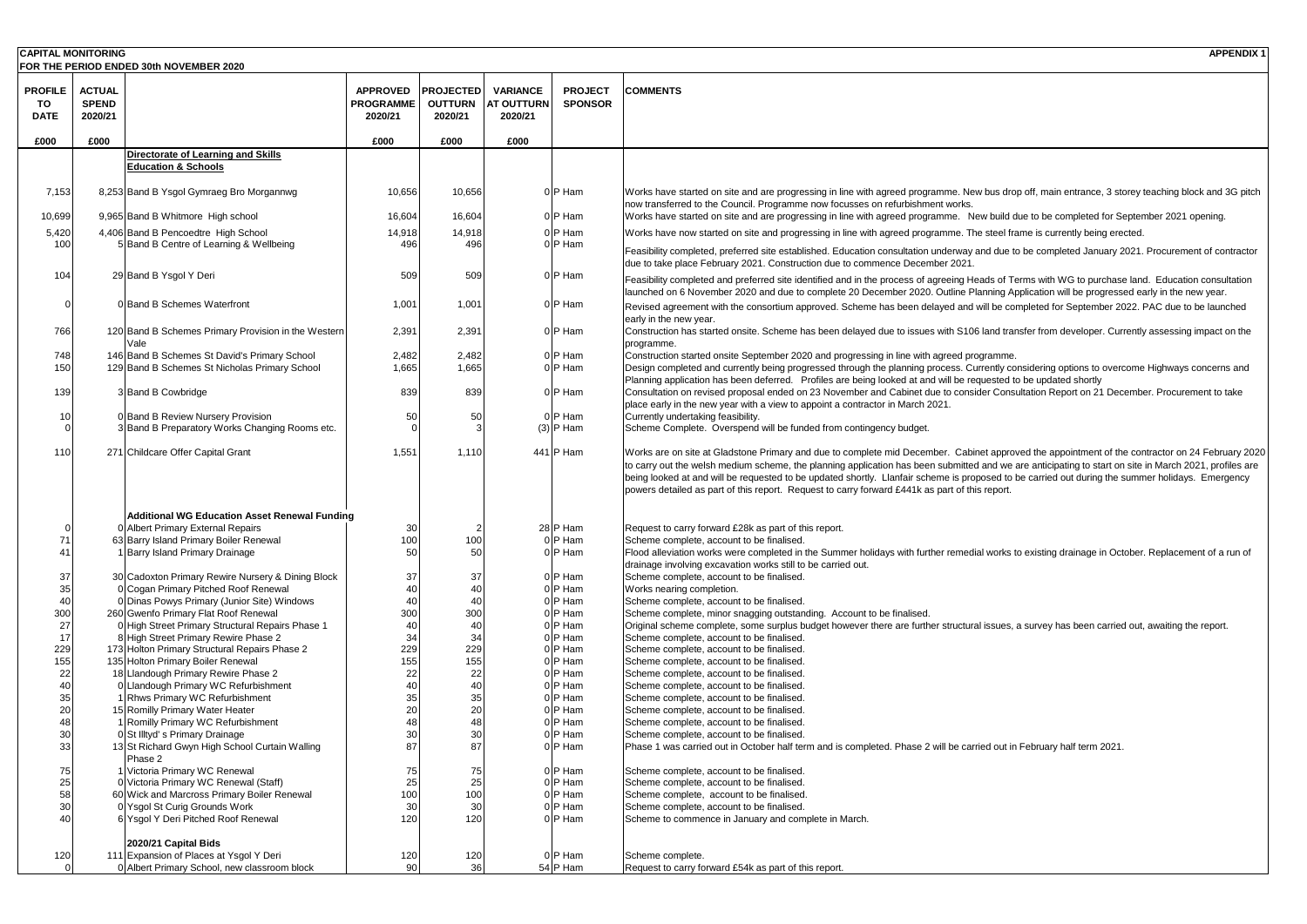| <b>CAPITAL MONITORING</b> |               |                                                                                            |                      |                  |                             |                        | <b>APPENDIX1</b>                                                                                                                                         |
|---------------------------|---------------|--------------------------------------------------------------------------------------------|----------------------|------------------|-----------------------------|------------------------|----------------------------------------------------------------------------------------------------------------------------------------------------------|
|                           |               | FOR THE PERIOD ENDED 30th NOVEMBER 2020                                                    |                      |                  |                             |                        |                                                                                                                                                          |
| <b>PROFILE</b>            | <b>ACTUAL</b> |                                                                                            | <b>APPROVED</b>      | <b>PROJECTED</b> | <b>VARIANCE</b>             | <b>PROJECT</b>         | <b>COMMENTS</b>                                                                                                                                          |
| <b>TO</b>                 | <b>SPEND</b>  |                                                                                            | <b>PROGRAMME</b>     |                  | <b>OUTTURN   AT OUTTURN</b> | <b>SPONSOR</b>         |                                                                                                                                                          |
| <b>DATE</b>               | 2020/21       |                                                                                            | 2020/21              | 2020/21          | 2020/21                     |                        |                                                                                                                                                          |
|                           |               |                                                                                            |                      |                  |                             |                        |                                                                                                                                                          |
| £000                      | £000          |                                                                                            | £000                 | £000             | £000                        |                        |                                                                                                                                                          |
|                           |               |                                                                                            |                      |                  |                             |                        |                                                                                                                                                          |
|                           |               | <b>Education Asset Renewal</b>                                                             |                      |                  |                             |                        |                                                                                                                                                          |
|                           |               | 0 Asbestos Removal<br>0 Radon Monitoring                                                   | 37                   | 37               |                             | $0 P$ Ham<br>0   P Ham | Requested prices for asbestos surveys and any necessary works will are anticipated to commence in Q4.<br>Scheme progressing.                             |
|                           |               | 0 Security                                                                                 |                      |                  |                             | $0 P$ Ham              | St Illtyd's boundary fence is complete. Further quotes being obtained for other works.                                                                   |
| 54                        |               | 45 Dinas Powys Primary (Infant Site) Rewire                                                |                      |                  |                             | $0 P$ Ham              | Scheme complete, account to be finalised.                                                                                                                |
|                           |               | 0 High street Primary Playground Resurfacing                                               |                      |                  |                             | $0 P$ Ham              | Scheme complete. Account to be finalised.                                                                                                                |
|                           |               | 0 Llanfair Primary Playground Repairs                                                      |                      |                  |                             | $10$ P Ham             | Request to carry forward £10k into the 2021/22 Capital Programme as part of this report.                                                                 |
|                           |               | 1 Victoria Primary Boundary Wall                                                           |                      |                  |                             | $0$ P Ham              | Scheme on hold, discussions with Legal taking place.                                                                                                     |
| 30                        |               | 1 Jenner Park Primary Water Mains Replacement                                              | 3 <sub>0</sub>       |                  |                             | $0 P$ Ham              | Scheme complete. Account to be finalised.                                                                                                                |
| 100                       |               | 28 Rhws Primary Refurbishment<br>0 St Brides Major Security Fencing                        | 135                  | 135              |                             | $0 P$ Ham<br>0 P Ham   | All of the current works on site have been completed. Discussion being carried out for remainder of budget.<br>Scheme complete. Account to be finalised. |
|                           |               | 5 Wick Primary Security Lobby                                                              |                      |                  |                             | $0 P$ Ham              | Scheme complete. Account to be finalised.                                                                                                                |
|                           |               | 1 St Brides                                                                                |                      |                  |                             | $0$ P Ham              | Scheme to be carried out in 2021/22                                                                                                                      |
|                           |               | 1 Jenner Primary School Parapet Outlet Works                                               |                      |                  |                             | $0 P$ Ham              | Scheme complete. Account to be finalised.                                                                                                                |
|                           |               | 0 Education Asset Renewal - Contingency                                                    | 163                  | 163              |                             | $0$ P Ham              | Contingency budget. £3k will fund overspend on Band B Preparatory Works Changing Rooms scheme above. Delegated authority detailed as part of             |
|                           |               |                                                                                            |                      |                  |                             |                        | this report.                                                                                                                                             |
|                           |               |                                                                                            |                      |                  |                             |                        |                                                                                                                                                          |
| 202                       |               | 228 Ysgol Pen Y Garth Roof Renewal Scheme                                                  | 267                  | 267              |                             | $0 P$ Ham              | Roof works are completed. The canopies are due to be installed in January 2021.                                                                          |
| 38                        |               | 72 Schools Decarbonisation<br>0 Digital Exclusion Fund                                     | 340                  | 340              |                             | $0 P$ Ham<br>0 P Ham   | Scheme progressing.<br>Welsh Government Grant. Scheme will be progressed in quarter 4.                                                                   |
|                           |               | 0 Palmerston Primary School Window Replacement                                             | 12                   | 13               |                             | $0 P$ Ham              | Phase 1 windows were completed on 5 <sup>th</sup> December                                                                                               |
|                           |               | Scheme                                                                                     | ιv                   | ιυ               |                             |                        |                                                                                                                                                          |
| 18                        |               | 18 St Richard Gwyn High School Water Heater/Boiler                                         | 50                   | 50               |                             | $0 P$ Ham              | The water heaters have been completed. The gas heating boiler is anticipated to be complete by the end of December.                                      |
|                           |               | <b>Replacement Scheme</b>                                                                  |                      |                  |                             |                        |                                                                                                                                                          |
| 28                        |               | 28 Jenner Park Primary Vehicle                                                             | 28                   | 28               |                             | $0 P$ Ham              | Scheme complete.                                                                                                                                         |
|                           |               | 18 St Cyres Hygiene Room                                                                   |                      |                  |                             | $0$ P Ham              | Scheme complete. Emergency powers detailed as part of this report.                                                                                       |
|                           |               | 0 Pendoylan C/W Primary School Render                                                      |                      |                  |                             | $0 P$ Ham              | Emergency powers detailed as part of this report.                                                                                                        |
|                           |               | Slippage                                                                                   |                      |                  |                             |                        |                                                                                                                                                          |
| 47                        |               | 17 St Josephs Nursery EIB and Key Stage 1                                                  | 47                   | 47               |                             | $0 P$ Ham              | Scheme complete. Accounts being finalised.                                                                                                               |
|                           |               | Remodelling                                                                                |                      |                  |                             |                        |                                                                                                                                                          |
|                           |               | 3 Llansannor Extension                                                                     |                      |                  |                             | $0 P$ Ham              | Works to be carried out in 2021/22.                                                                                                                      |
|                           |               | 0 St Illtyd Primary Fire Precaution Works                                                  |                      |                  |                             | $0$  P Ham             | Scheme complete, account to be finalised.                                                                                                                |
|                           |               | 4 Ty Deri                                                                                  | 175                  | 175              |                             | 0 P Ham                | Account to be finalised.                                                                                                                                 |
|                           |               | 10 Romilly Primary                                                                         |                      |                  |                             | $0$ P Ham              | Scheme complete                                                                                                                                          |
|                           |               | 0 Llantwit Major Learning Community                                                        | 22<br>2 <sub>C</sub> | 22               |                             | 0 P Ham                | Landscaping has now been finalised.                                                                                                                      |
|                           |               | 2 Peterston Super Ely Primary Roof<br>0 Disability Access                                  |                      |                  |                             | $0 P$ Ham<br>0 P Ham   | Scheme complete. Account to be finalised.<br>Budget will be allocated as required.                                                                       |
|                           |               | 1 Ysgol Gwaun Y Nant Boiler renewal                                                        |                      |                  |                             | $0 P$ Ham              | Scheme complete. Account to be finalised.                                                                                                                |
|                           |               | 0 Pupil Referral Unit, KS4, Y Daith, Fire Precaution                                       |                      |                  |                             | $0 P$ Ham              | Original scheme complete, further works have been identified, hoping to complete in February 2021.                                                       |
|                           |               | <b>Works</b>                                                                               |                      |                  |                             |                        |                                                                                                                                                          |
| -11                       |               | 1 Y Bont Faen Primary Flat Roof Renewal Phase 1                                            |                      | 11               |                             | $0$ P Ham              |                                                                                                                                                          |
|                           |               |                                                                                            |                      |                  |                             |                        | Scheme complete.                                                                                                                                         |
|                           |               | 0 Ysgol Pen Y Garth Electrical Rewire Phase 1                                              |                      |                  |                             | $0 P$ Ham              | Original scheme complete.                                                                                                                                |
|                           |               | 0 Ysgol Iolo Morgannwg Boiler Renewal                                                      |                      |                  |                             | 0 P Ham                | Scheme complete. Account to be finalised.                                                                                                                |
|                           |               | 0 Cowbridge Comprehensive School Block A Boilers                                           |                      |                  |                             | 0 P Ham                | Scheme complete.                                                                                                                                         |
|                           |               | 0 High Street Primary-Rewire                                                               |                      |                  |                             | $0$ P Ham              | Scheme complete.                                                                                                                                         |
|                           |               | 1 Jenner Park primary- Boiler renewal                                                      |                      |                  |                             | 0 P Ham                | Scheme complete. Account to be finalised.                                                                                                                |
|                           |               | 0 Jenner Park primary- rewire KS2 first floor                                              |                      | 25               |                             | 0   P Ham              | Scheme complete. Account to be finalised.                                                                                                                |
|                           |               | 0 Llandough Primary- Rewire                                                                |                      |                  |                             | $0 P$ Ham              | Scheme complete.                                                                                                                                         |
| 17                        |               | 1 Rhws Primary- Kitchen Boiler house renewal<br>1 Rhws Primary- lower Boiler house renewal |                      |                  |                             | $0 P$ Ham<br>$0 P$ Ham | Scheme complete. Account to be finalised.<br>Scheme complete. Account to be finalised.                                                                   |
|                           |               | 0 Romilly Primary- Boundary walls/fencing                                                  |                      |                  |                             | $0 P$ Ham              | Awaiting quotes for further works.                                                                                                                       |
| 22                        |               | 3 St Athan primary-Boiler                                                                  |                      |                  |                             | $0 P$ Ham              | Scheme complete. Account to be finalised.                                                                                                                |
|                           |               | 0 Y Bont Faen primary-Drainage, lighting & Heating                                         |                      |                  |                             | $0 P$ Ham              | Scheme complete. Account to be finalised.                                                                                                                |
|                           |               | upgrade                                                                                    |                      |                  |                             |                        |                                                                                                                                                          |
|                           |               | 0 Legionella Control                                                                       |                      |                  |                             | $0 P$ Ham              | Investigations on-going.                                                                                                                                 |
|                           |               | 0 Gwenfo Primary Extension                                                                 |                      |                  |                             | $0 P$ Ham              | Scheme complete, outstanding defective works.                                                                                                            |
| 47                        |               | 36 Victorian Schools                                                                       |                      |                  |                             | $0 P$ Ham              | Scheme complete.                                                                                                                                         |

- ce is complete. Further quotes being obtained for other works.
- bunt to be finalised.
- count to be finalised.
- rd £10k into the 2021/22 Capital Programme as part of this report.
- ssions with Legal taking place.
- count to be finalised.
- on site have been completed. Discussion being carried out for remainder of budget.
- count to be finalised.
- sount to be finalised.
- 
- count to be finalised.
- 3k will fund overspend on Band B Preparatory Works Changing Rooms scheme above. Delegated authority detailed as part of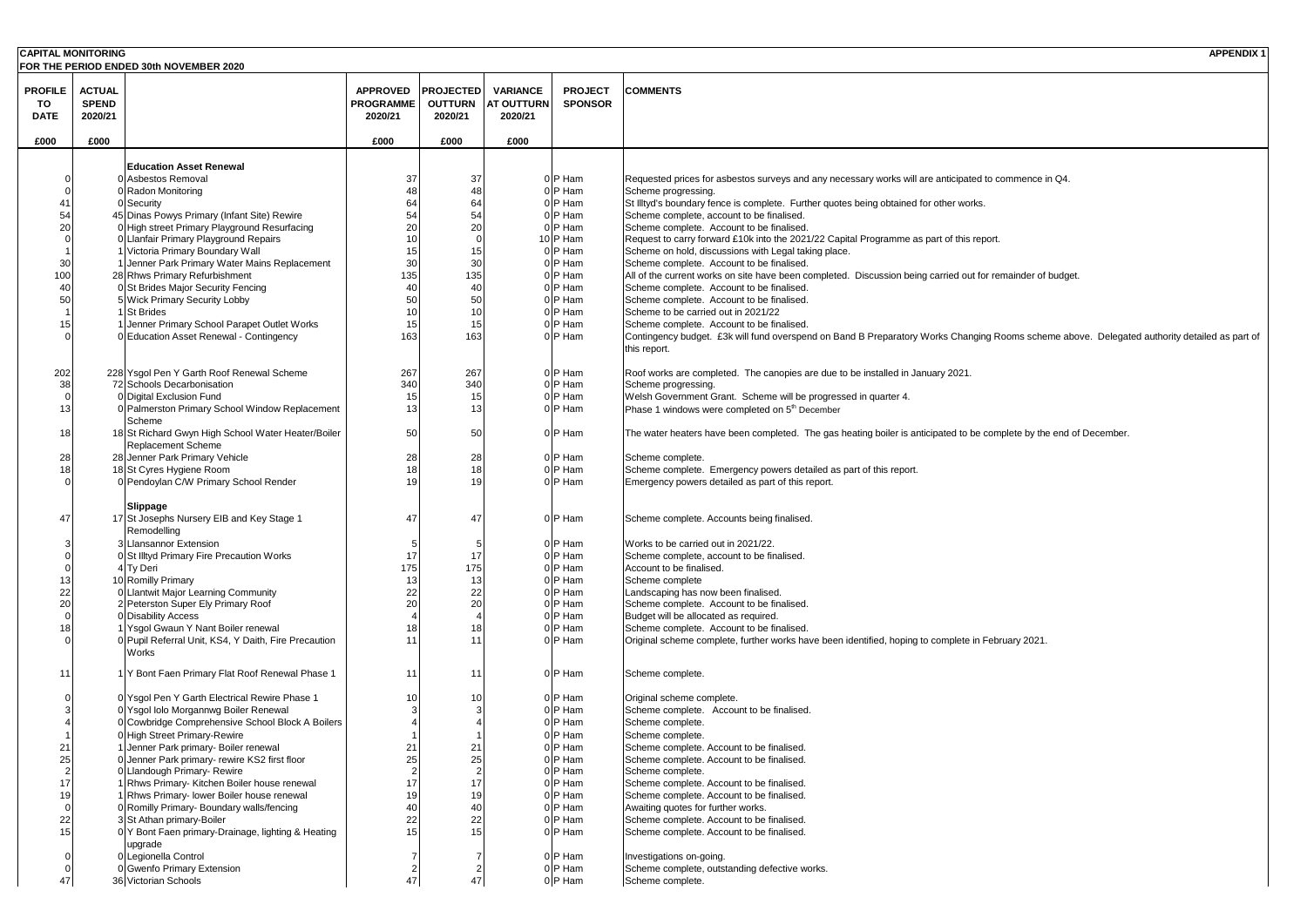|                | <b>CAPITAL MONITORING</b><br><b>APPENDIX1</b> |  |                  |         |                                 |                |                 |  |  |  |  |
|----------------|-----------------------------------------------|--|------------------|---------|---------------------------------|----------------|-----------------|--|--|--|--|
|                | FOR THE PERIOD ENDED 30th NOVEMBER 2020       |  |                  |         |                                 |                |                 |  |  |  |  |
|                |                                               |  |                  |         |                                 |                |                 |  |  |  |  |
| <b>PROFILE</b> | <b>ACTUAL</b>                                 |  |                  |         | APPROVED   PROJECTED   VARIANCE | <b>PROJECT</b> | <b>COMMENTS</b> |  |  |  |  |
| TO             | <b>SPEND</b>                                  |  | <b>PROGRAMME</b> |         | OUTTURN   AT OUTTURN            | <b>SPONSOR</b> |                 |  |  |  |  |
| <b>DATE</b>    | 2020/21                                       |  | 2020/21          | 2020/21 | 2020/21                         |                |                 |  |  |  |  |
|                |                                               |  |                  |         |                                 |                |                 |  |  |  |  |
| £000           | £000                                          |  | £000             | £000    | £000                            |                |                 |  |  |  |  |
|                |                                               |  |                  |         |                                 |                |                 |  |  |  |  |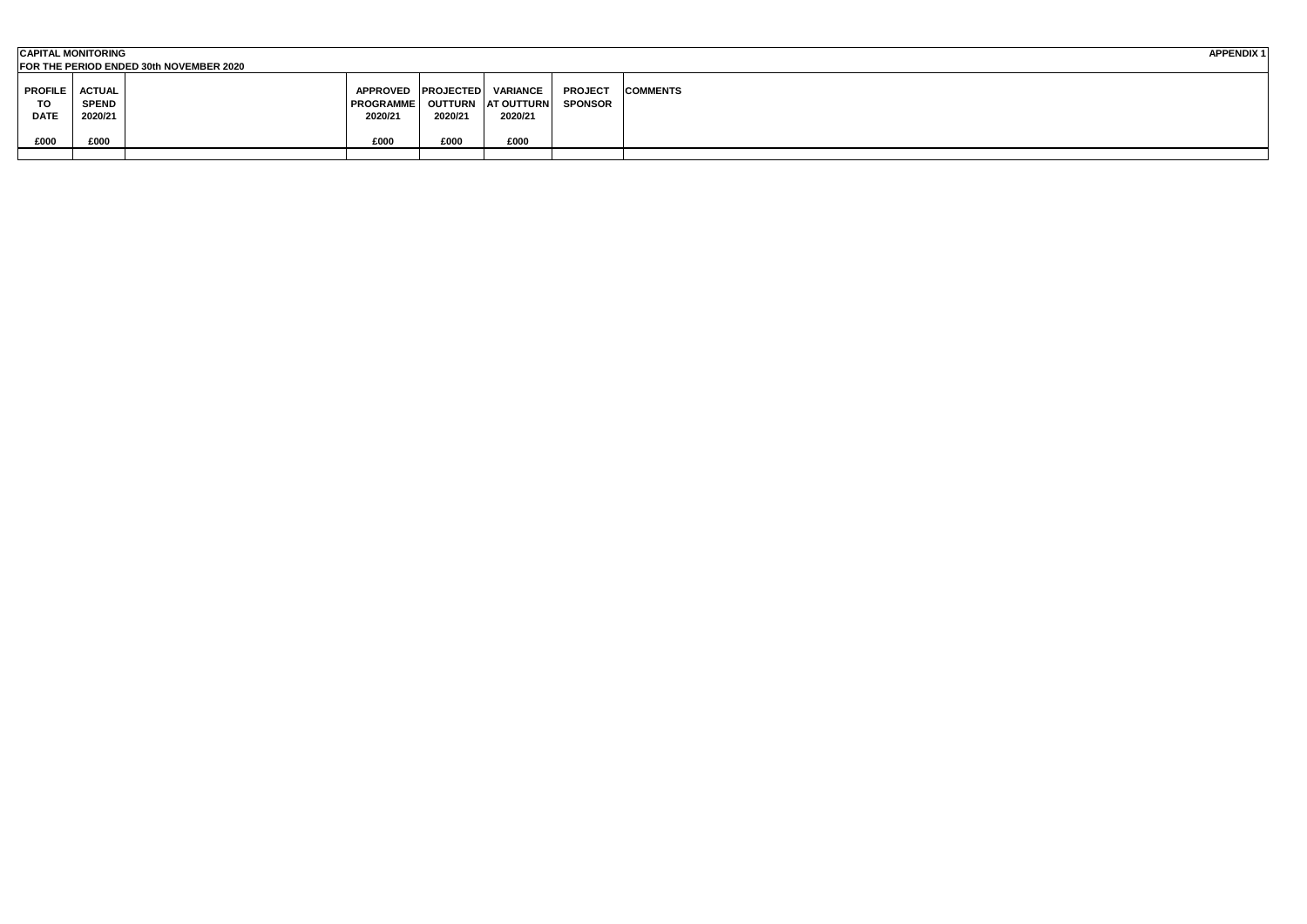| <b>CAPITAL MONITORING</b>                  |                                          | FOR THE PERIOD ENDED 30th NOVEMBER 2020                                                               |                                                |                                               |                                                 |                                    | <b>APPENDIX1</b>                                                                                                                                    |
|--------------------------------------------|------------------------------------------|-------------------------------------------------------------------------------------------------------|------------------------------------------------|-----------------------------------------------|-------------------------------------------------|------------------------------------|-----------------------------------------------------------------------------------------------------------------------------------------------------|
| <b>PROFILE</b><br><b>TO</b><br><b>DATE</b> | <b>ACTUAL</b><br><b>SPEND</b><br>2020/21 |                                                                                                       | <b>APPROVED</b><br><b>PROGRAMME</b><br>2020/21 | <b>PROJECTED</b><br><b>OUTTURN</b><br>2020/21 | <b>VARIANCE</b><br><b>AT OUTTURN</b><br>2020/21 | <b>PROJECT</b><br><b>SPONSOR</b>   | <b>COMMENTS</b>                                                                                                                                     |
| £000                                       | £000                                     |                                                                                                       | £000                                           | £000                                          | £000                                            |                                    |                                                                                                                                                     |
|                                            |                                          | S106 Slippage                                                                                         |                                                |                                               |                                                 |                                    |                                                                                                                                                     |
| 38                                         |                                          | 10 Wick Primary Nursery and Remodel of Building<br>2 Dinas Powys Primary - External learning area and | 38                                             | 38                                            |                                                 | $0 P$ Ham<br>$0 P$ Ham             | Scheme complete. Account to be finalised.<br>Scheme complete. Account to be finalised.                                                              |
|                                            |                                          | internal alterations                                                                                  |                                                |                                               |                                                 |                                    |                                                                                                                                                     |
| 15 <sub>l</sub><br>27,963                  | 24,768                                   | <b>St Andrews New Demountable</b>                                                                     | 15<br>57,135                                   | 56,605                                        | 530                                             | $0 P$ Ham                          | Scheme complete. Account to be finalised.                                                                                                           |
|                                            |                                          | <b>Catering Service</b>                                                                               |                                                |                                               |                                                 |                                    |                                                                                                                                                     |
|                                            |                                          | 0 Jenner Park Water Boiler                                                                            |                                                |                                               |                                                 | $0 P$ Ham                          | Scheme complete. Account to be finalised.                                                                                                           |
|                                            |                                          | <b>Library Service</b>                                                                                |                                                |                                               |                                                 |                                    |                                                                                                                                                     |
| -17                                        |                                          | 0 Barry Library Boilers<br>2 Penarth Library Refurbishment                                            | 17<br>170                                      | 17<br>170                                     |                                                 | $0 P$ Ham<br>$0 P$ Ham             | Scheme complete. Account to be finalised.<br>Works underway.                                                                                        |
|                                            |                                          |                                                                                                       |                                                |                                               |                                                 |                                    |                                                                                                                                                     |
| 27,985                                     |                                          | 24,770 Total Directorate of Learning and Skills                                                       | 57,325                                         | 56,795                                        | 530                                             |                                    |                                                                                                                                                     |
|                                            |                                          | Directorate of Social Services                                                                        |                                                |                                               |                                                 |                                    |                                                                                                                                                     |
|                                            |                                          | <b>Adult Services</b>                                                                                 |                                                |                                               |                                                 |                                    |                                                                                                                                                     |
|                                            |                                          | 0 Radon                                                                                               | 10l                                            | 10                                            |                                                 | $0$ A Phillips                     | Works to be programmed.                                                                                                                             |
| 77                                         |                                          | 9 Ty Dyfan and Cartref Dementia Improvements                                                          | 244                                            | 244                                           |                                                 | $0$ A Phillips                     | On site, works due to complete the end of January for Ty Dyfan and towards the end of the financial years at Cartref.                               |
|                                            |                                          | <b>Slippage</b>                                                                                       |                                                |                                               |                                                 |                                    |                                                                                                                                                     |
|                                            |                                          | 5 Ty Dewi Sant Electrical Upgrade- Asset Renewal                                                      | 32                                             | 32                                            |                                                 | $0$ A Phillips                     | Scheme anticipated to complete before Christmas.                                                                                                    |
| 103                                        |                                          | 83 Southways Replace fixed vanity units, basins and                                                   | 103                                            | 103                                           |                                                 | $0$ A Phillips                     | Scheme complete. Account to be finalised.                                                                                                           |
|                                            |                                          | plumbing/TMV valves Southway                                                                          |                                                |                                               |                                                 |                                    |                                                                                                                                                     |
|                                            |                                          | 0 <b>ICT</b> Infrastructure                                                                           | 100                                            | 100                                           |                                                 | $0$   A Phillips                   | To be allocated.                                                                                                                                    |
|                                            |                                          | <b>IT Developments in Homes</b><br><b>External Ground works, Youth Offending and</b>                  | 13                                             |                                               |                                                 | $0$ A Phillips<br>$(1)$ A Phillips | Surveys have been completed, awaiting recommendations.<br>Overspend to be funded from revenue.                                                      |
|                                            |                                          | Cartref Porthceri buildings                                                                           |                                                |                                               |                                                 |                                    |                                                                                                                                                     |
|                                            |                                          | 1 Hen Goleg Day Centre Lighting Upgrade                                                               |                                                |                                               |                                                 | $(1)$ A Phillips                   | Overspend to be funded from revenue.                                                                                                                |
|                                            |                                          | <b>ICF</b>                                                                                            |                                                |                                               |                                                 |                                    |                                                                                                                                                     |
| 116                                        |                                          | 62 ICF Ty Dewi Sant                                                                                   | 116                                            | 116                                           |                                                 | $0$   A Phillips                   | Scheme complete. Account to be finalised.                                                                                                           |
|                                            |                                          | 0 ICF Southway - Dementia Friendly Environment                                                        |                                                |                                               |                                                 | $0$ A Phillips                     | Continuation of last years scheme.                                                                                                                  |
|                                            |                                          | √ICF- Ty Dyfan                                                                                        |                                                |                                               |                                                 | $0$ A Phillips                     | Scheme complete.                                                                                                                                    |
| 20                                         |                                          | 0 <b>ICF-</b> Transition Smart House                                                                  | 252<br>19                                      | 252                                           |                                                 | 0S Clifton                         | Works have commenced.                                                                                                                               |
| 340                                        | 169                                      | 2 ICF Southway Community Facility                                                                     | 900                                            | 902                                           |                                                 | $0$ A Phillips                     | Scheme will be complete by the end of the financial year.                                                                                           |
|                                            |                                          |                                                                                                       |                                                |                                               |                                                 |                                    |                                                                                                                                                     |
|                                            |                                          | <b>Children's Services</b>                                                                            |                                                |                                               |                                                 |                                    |                                                                                                                                                     |
| 43                                         |                                          | 0 Flying Start - Cylch Meithrin Pili Pala - New play<br>area                                          | 43                                             | 43                                            |                                                 | $0 R$ Evans                        | Welsh Government grant. Scheme complete. Account to be finalised.                                                                                   |
|                                            |                                          | 0 Flying Start - External path, kitchen improvements                                                  | 40                                             | 40                                            |                                                 | $0 R$ Evans                        | Welsh Government grant, the canopy is complete and the post guards have been installed. Further quotes are being obtained for the external path and |
|                                            |                                          | and provision of a canopy<br>0 Flying Start - Gibbonsdown, Skomer Road                                | 52                                             | 52                                            |                                                 | $0 R$ Evans                        | kitchen improvements.<br>Welsh Government grant. Architect plans have been drawn up, approved and submitted for planning approval.                  |
|                                            |                                          | Extension                                                                                             |                                                |                                               |                                                 |                                    |                                                                                                                                                     |
| 53                                         |                                          |                                                                                                       | 135                                            | 135                                           |                                                 |                                    |                                                                                                                                                     |
|                                            |                                          | <b>Youth Offending Service</b>                                                                        |                                                |                                               |                                                 |                                    |                                                                                                                                                     |
|                                            |                                          | Slippage                                                                                              |                                                |                                               |                                                 |                                    |                                                                                                                                                     |
|                                            |                                          | 0 YOS Building Gas Mains Renewal                                                                      | 15                                             |                                               |                                                 | $0 R$ Evans                        | Scheme complete, account to be finalised.                                                                                                           |
| 15                                         |                                          |                                                                                                       | 15                                             |                                               |                                                 |                                    |                                                                                                                                                     |
| 408                                        |                                          | 169 Total Directorate of Social Services                                                              | 1,050                                          | 1,052                                         | $-2$                                            |                                    |                                                                                                                                                     |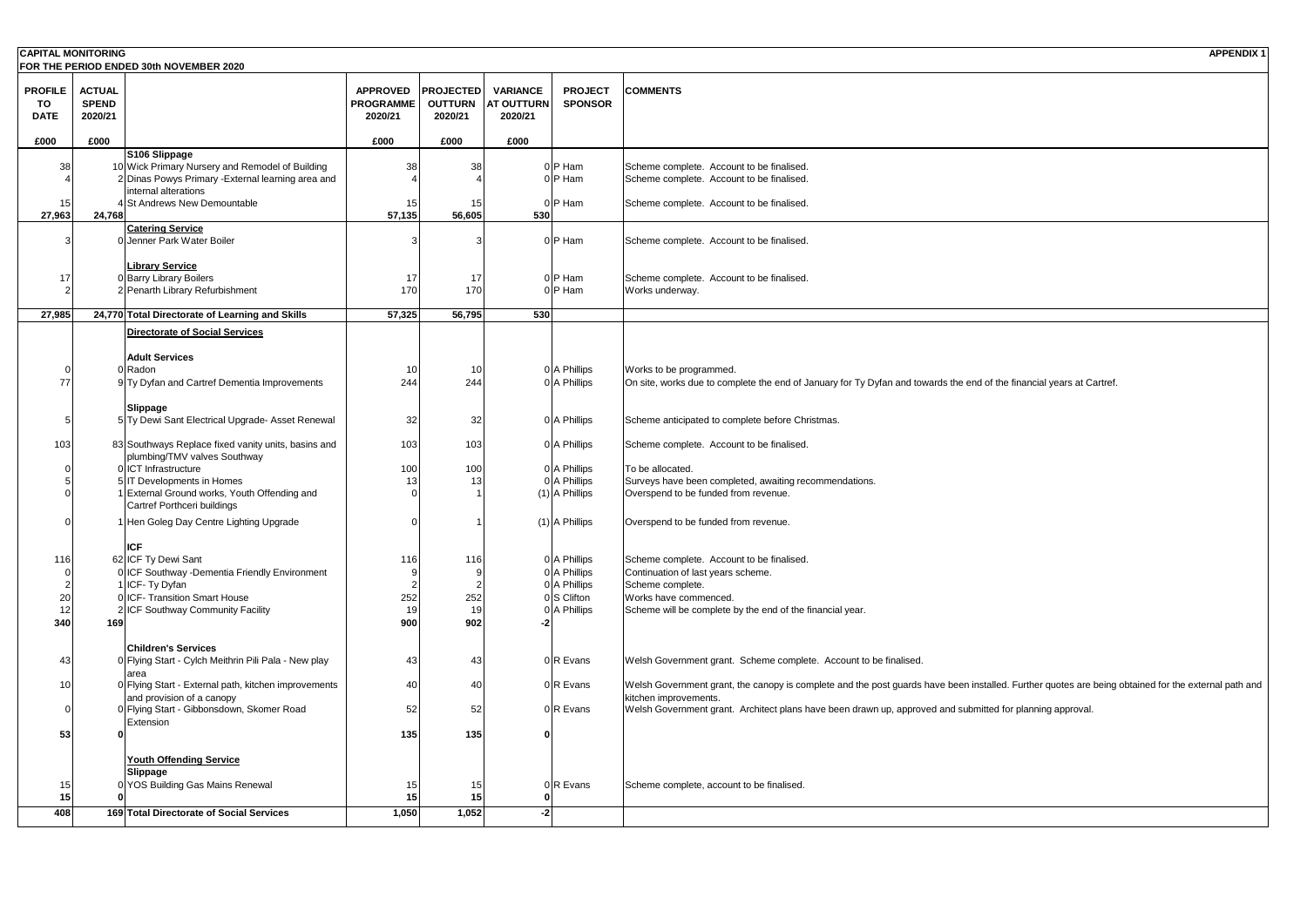| <b>CAPITAL MONITORING</b>           |                                          | FOR THE PERIOD ENDED 30th NOVEMBER 2020           |                                                |                                               |                                                 |                                  | <b>APPENDIX1</b>                                                                                                                                                                                                                                                                  |
|-------------------------------------|------------------------------------------|---------------------------------------------------|------------------------------------------------|-----------------------------------------------|-------------------------------------------------|----------------------------------|-----------------------------------------------------------------------------------------------------------------------------------------------------------------------------------------------------------------------------------------------------------------------------------|
| <b>PROFILE</b><br>TO<br><b>DATE</b> | <b>ACTUAL</b><br><b>SPEND</b><br>2020/21 |                                                   | <b>APPROVED</b><br><b>PROGRAMME</b><br>2020/21 | <b>PROJECTED</b><br><b>OUTTURN</b><br>2020/21 | <b>VARIANCE</b><br><b>AT OUTTURN</b><br>2020/21 | <b>PROJECT</b><br><b>SPONSOR</b> | <b>COMMENTS</b>                                                                                                                                                                                                                                                                   |
| £000                                | £000                                     |                                                   | £000                                           | £000                                          | £000                                            |                                  |                                                                                                                                                                                                                                                                                   |
|                                     |                                          | <b>Directorate of Environment and Housing</b>     |                                                |                                               |                                                 |                                  |                                                                                                                                                                                                                                                                                   |
|                                     |                                          | <b>Housing Improvement Programme</b>              |                                                |                                               |                                                 |                                  |                                                                                                                                                                                                                                                                                   |
|                                     |                                          | 0 HRA Internal Works                              | 1,080                                          | 1,080                                         |                                                 | 0 M Punter                       | Planned internal upgrades have been put on hold, with only emergency and void property maintenance of WHQS being undertaken e.g. Kitchens,<br>bathrooms, rewires and heating systems.                                                                                             |
| 383                                 |                                          | 411 HRA External Works                            | 2,103                                          | 2,103                                         |                                                 | 0 <sup>M</sup> Punter            | Continuation of installation of windows & doors, roof replacements and wall repairs.                                                                                                                                                                                              |
| -19                                 |                                          | 19 Individual Schemes                             | 1,703                                          | 1,703                                         |                                                 | 0 M Punter                       | Delivery of individual schemes. Start dates delayed due to Covid-19 lockdown & ecology compliance.                                                                                                                                                                                |
| 546                                 |                                          | 546 Energy Efficiency                             | 2,229                                          | 2,229                                         |                                                 | 0 M Punter                       | Continuation of External Wall Insulation projects.                                                                                                                                                                                                                                |
| 181                                 |                                          | 1 Emergency Works                                 | 421                                            | 421                                           |                                                 | 0 M Punter                       | Emergency works schemes i.e. Building works to resolve property structural and damp issues.                                                                                                                                                                                       |
| 292                                 |                                          | 214 Aids and Adaptations                          | 485                                            | 485                                           |                                                 | 0 M Punter                       | Continuation of the adapted extension scheme and other major adaptions.                                                                                                                                                                                                           |
| 96                                  |                                          | 96 Common Parts                                   | 1,685                                          | 1,685                                         |                                                 | 0 M Punter                       | Delivery of the fire safety management upgrade works and communal area improvements. Delays experienced in procuring the internal & external<br>common part improvements due to Covid-19.                                                                                         |
| 141                                 |                                          | 141 Environmental Improvements                    | 1,821                                          | 1,821                                         |                                                 | 0 <sup>M</sup> Punter            | On-going works to the Buttrills Estate, Margaret Avenue Gardens now complete and Highway Maintenance Schemes. Delays in projects starting due to                                                                                                                                  |
|                                     |                                          |                                                   |                                                |                                               |                                                 |                                  | covid-19 lockdown.                                                                                                                                                                                                                                                                |
| 2,000                               |                                          | 1,937 New Build                                   | 8,697                                          | 8,697                                         |                                                 | 0 M Punter                       | Continuation of Holm View. Breacon Court complete. Hayes Road started onsite 7.11.20 and Civic Amenity Court Road Depot onsite 04.12.20, along<br>with feasibility works for new schemes and acquisition of properties/land. Delegated authority detailed as part of this report. |
| 3,658                               | 3,365                                    |                                                   | 20,224                                         | 20,224                                        |                                                 |                                  |                                                                                                                                                                                                                                                                                   |
|                                     |                                          |                                                   |                                                |                                               |                                                 |                                  |                                                                                                                                                                                                                                                                                   |
|                                     |                                          | <b>Community Safety</b>                           |                                                |                                               |                                                 |                                  |                                                                                                                                                                                                                                                                                   |
|                                     |                                          | <b>Additional In Year Capital Funding</b>         |                                                |                                               |                                                 |                                  |                                                                                                                                                                                                                                                                                   |
| 25                                  |                                          | 25 Upgrade of CCTV system                         | 35                                             | 35                                            |                                                 | 0 <sup>M</sup> Punter            | Remainder of scheme to be carried out in 2021/22.                                                                                                                                                                                                                                 |
| 25                                  | 25                                       |                                                   | 35                                             | 35                                            |                                                 |                                  |                                                                                                                                                                                                                                                                                   |
|                                     |                                          |                                                   |                                                |                                               |                                                 |                                  |                                                                                                                                                                                                                                                                                   |
|                                     |                                          | <b>Public Housing</b>                             |                                                |                                               |                                                 |                                  |                                                                                                                                                                                                                                                                                   |
|                                     |                                          | 0 Community POD Penarth                           |                                                |                                               |                                                 | N Jones                          | Scheme complete.                                                                                                                                                                                                                                                                  |
|                                     |                                          |                                                   |                                                |                                               |                                                 |                                  |                                                                                                                                                                                                                                                                                   |
|                                     |                                          |                                                   |                                                |                                               |                                                 |                                  |                                                                                                                                                                                                                                                                                   |
|                                     |                                          | Neighbourhood and Transport Services              |                                                |                                               |                                                 |                                  |                                                                                                                                                                                                                                                                                   |
|                                     |                                          | <b>Asset Renewal</b>                              |                                                |                                               |                                                 |                                  |                                                                                                                                                                                                                                                                                   |
|                                     |                                          | 1 Highways Structures                             | 90                                             |                                               |                                                 | $0 \mid M \text{ C}$ logg        | Works include repairs to the bridge in Alexandra Park Penarth and fence improvement works at Cowbridge bypass.                                                                                                                                                                    |
|                                     |                                          | 2 Neighbourhood Services buildings for compliance | 61                                             |                                               |                                                 | 0 D Knevett                      | Scheme includes works to Cadoxton Moors, Barry Island and St Athan Community Centre.                                                                                                                                                                                              |
|                                     |                                          | issues and community centres                      |                                                |                                               |                                                 |                                  |                                                                                                                                                                                                                                                                                   |
|                                     |                                          | 0Bus Shelters                                     | 30                                             |                                               |                                                 | $0$ K Phillips                   | Works will commence in quarter 4.                                                                                                                                                                                                                                                 |
|                                     |                                          | 0 Esplanade Reinforcement at Barry Island         |                                                |                                               |                                                 | 0 M Clogg                        | Scheme in design stage, anticipated to be implemented in quarter 4.                                                                                                                                                                                                               |
|                                     |                                          | 0Bay 5 Works                                      |                                                |                                               |                                                 | E Reed                           | Works complete.                                                                                                                                                                                                                                                                   |
|                                     |                                          | 34 Coastal Infrastructure                         |                                                |                                               |                                                 | E Reed                           | Includes works at Barry Island and Jacksons Bay.                                                                                                                                                                                                                                  |
|                                     |                                          | 0 Public Convenience                              | 36                                             | 36                                            |                                                 | E Reed                           | Works will include Improvements to Ogmore & Italian Gardens public convenience. Scheme has commenced.                                                                                                                                                                             |
|                                     |                                          | 0 Penarth Parks Welfare Facility                  | 29                                             | 29                                            |                                                 | E Reed                           | Green flag park. Using existing building in Alexandra Park. Scheme has commenced and is progressing well.                                                                                                                                                                         |
|                                     |                                          | 0 Coast Protection and Land Drainage General      | 110                                            | 110                                           |                                                 | $0 \mid M$ Clogg                 | Works to be programmed.                                                                                                                                                                                                                                                           |
| 132                                 |                                          | 119 Flood Risk Management                         | 213                                            | 213                                           |                                                 | $0 \, \textsf{M}$ Clogg          | Realigning works are progressing. Three sites are complete.                                                                                                                                                                                                                       |
|                                     |                                          | 37 Small Scale Works Grant                        |                                                | 99                                            |                                                 | 0 M Clogg                        | Scheme includes works at Colwinston, Peterson and Picton Road. Works at Colwinston are complete. Works at Peterstone are underway.                                                                                                                                                |
|                                     |                                          | 0 Cardiff Road, Barry Gateway Enhancements        | 25                                             | 25                                            |                                                 | 0 M Clogg                        | Delegated authority detailed as part of this report.                                                                                                                                                                                                                              |
| 825                                 |                                          | 825 Visible Services Highway Improvements         | 825                                            | 825                                           |                                                 | $0 \, \text{M}$ Clogg            | This is part of a 3 year plan for resurfacing                                                                                                                                                                                                                                     |
| 21C                                 |                                          | 4 Additional Highway Resurfacing                  | 210                                            | 210                                           |                                                 | $0 \mid M$ Clogg                 | This is part of a 3 year plan for resurfacing                                                                                                                                                                                                                                     |
| 752                                 |                                          | 497 WG Highway Refurbishment Fund                 | 752                                            | 752                                           |                                                 | 0 M Clogg                        | Capital grant funding for Local Authority roads refurbishment.                                                                                                                                                                                                                    |
| 22                                  |                                          | 0 Resurfacing at Port Road West from Cwm Ciddy to | 22                                             | 22                                            |                                                 | $0 \mid M$ Clogg                 | Scheme complete.                                                                                                                                                                                                                                                                  |
|                                     |                                          | Dragon's Tail Roundabout                          |                                                |                                               |                                                 |                                  |                                                                                                                                                                                                                                                                                   |
|                                     |                                          |                                                   |                                                |                                               |                                                 |                                  |                                                                                                                                                                                                                                                                                   |
|                                     |                                          | 15 Street Lighting Energy Reduction Strategy      | 2,289                                          | 2,289                                         |                                                 | 0 M Clogg                        | Works are due to commence early January.                                                                                                                                                                                                                                          |
|                                     |                                          | 0 Car Park Pay & Display Machines                 | 292                                            | 292                                           |                                                 | E Reed                           | Hopeful that this scheme will commence before Christmas.                                                                                                                                                                                                                          |
|                                     |                                          | 0 Ogmore by Sea Car Park Refurbishment            |                                                | 90                                            |                                                 | 0E Reed                          | Cabinet report 30th November 2020.                                                                                                                                                                                                                                                |
|                                     |                                          |                                                   |                                                |                                               |                                                 |                                  |                                                                                                                                                                                                                                                                                   |

- les have been put on hold, with only emergency and void property maintenance of WHQS being undertaken e.g. Kitchens, heating systems.
- ion of windows & doors, roof replacements and wall repairs.
- hemes. Start dates delayed due to Covid-19 lockdown & ecology compliance.
- I Wall Insulation projects.
- mes i.e. Building works to resolve property structural and damp issues.
- pted extension scheme and other major adaptions.
- ty management upgrade works and communal area improvements. Delays experienced in procuring the internal & external ents due to Covid-19.
- 3uttrills Estate, Margaret Avenue Gardens now complete and Highway Maintenance Schemes. Delays in projects starting due to

- e, anticipated to be implemented in quarter 4.
- Island and Jacksons Bay.
- ovements to Ogmore & Italian Gardens public convenience. Scheme has commenced.
- ) existing building in Alexandra Park. Scheme has commenced and is progressing well.
- 
- ogressing. Three sites are complete.
- 3 at Colwinston, Peterson and Picton Road. Works at Colwinston are complete. Works at Peterstone are underway. ailed as part of this report.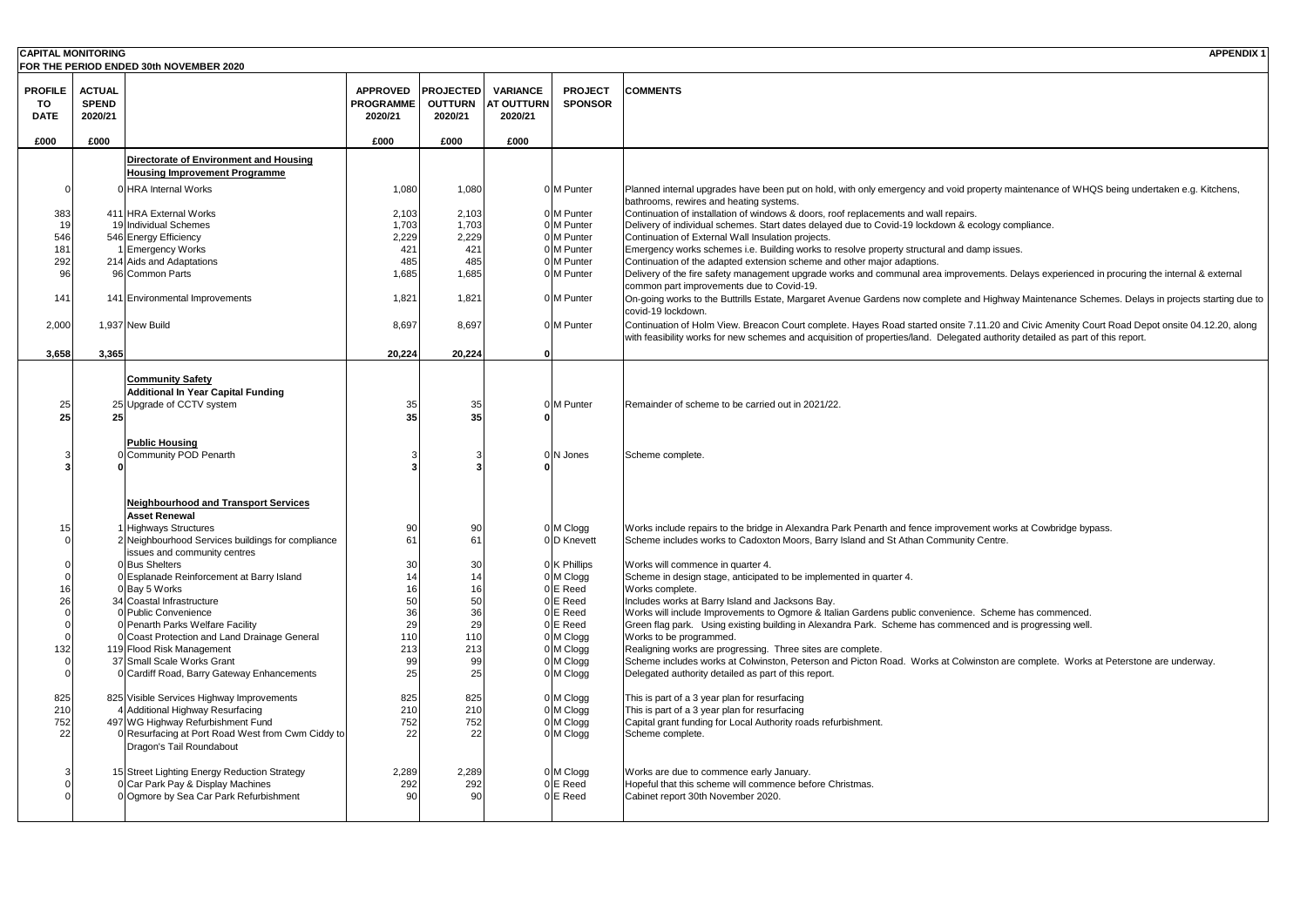| <b>CAPITAL MONITORING</b>           |                                          | <b>FOR THE PERIOD ENDED 30th NOVEMBER 2020</b>                                    |                                                |                                               |                                                 |                                  | <b>APPENDIX1</b>                                                                                                                                                                                                                                                                           |
|-------------------------------------|------------------------------------------|-----------------------------------------------------------------------------------|------------------------------------------------|-----------------------------------------------|-------------------------------------------------|----------------------------------|--------------------------------------------------------------------------------------------------------------------------------------------------------------------------------------------------------------------------------------------------------------------------------------------|
| <b>PROFILE</b><br>TO<br><b>DATE</b> | <b>ACTUAL</b><br><b>SPEND</b><br>2020/21 |                                                                                   | <b>APPROVED</b><br><b>PROGRAMME</b><br>2020/21 | <b>PROJECTED</b><br><b>OUTTURN</b><br>2020/21 | <b>VARIANCE</b><br><b>AT OUTTURN</b><br>2020/21 | <b>PROJECT</b><br><b>SPONSOR</b> | <b>COMMENTS</b>                                                                                                                                                                                                                                                                            |
| £000                                | £000                                     |                                                                                   | £000                                           | £000                                          | £000                                            |                                  |                                                                                                                                                                                                                                                                                            |
|                                     |                                          |                                                                                   |                                                |                                               |                                                 |                                  |                                                                                                                                                                                                                                                                                            |
|                                     |                                          | Slippage                                                                          |                                                |                                               |                                                 |                                  |                                                                                                                                                                                                                                                                                            |
| 24                                  |                                          | 25 Dinas Powys Library Bridge                                                     | 128                                            | 128                                           |                                                 | 0 M Clogg                        | The gas diversion is now complete. Tenders have now been returned and it is now planned to complete the structural works to replace the existing bridge before the end of<br>the financial year.                                                                                           |
|                                     |                                          | 0 Traffic Signal Upgrades                                                         | 50                                             | 50                                            |                                                 | 0 M Clogg                        | A48/St Nicholas junction for completion by end of January 2021. A48/Bonvilston pedestrian crossing for completion by end of February.                                                                                                                                                      |
| 50                                  |                                          | 47 Dimming of Street Lighting/Fitting of LED lanterns                             | 497                                            | 100                                           |                                                 | 397 M Clogg                      | Request to carry forward £397k into the 2021/22 Capital Programme as part of this report.                                                                                                                                                                                                  |
| 147                                 |                                          | 3 Street Lighting - Column replacement                                            | 247                                            | 247                                           |                                                 | 0 M Clogg                        | Replaced columns in trial areas Penarth. All procurement completed for lanterns, pillars and cutouts. Materials should arrive by end of January 2021.<br>Contractor to install as soon as equipment arrives and should be completed before end of financial year.                          |
|                                     |                                          | 6 Coldbrook Flood Risk Management                                                 |                                                |                                               |                                                 | $(6)$ M Clogg                    | Construction complete, sign off has been achieved with the reservoir panel engineer. Account to be finalised. Variation orders have been submitted<br>which will cover the majority of the overspend but are yet to be approved. The remainder will be funded from a revenue contribution. |
| 20                                  |                                          | 0 Provision of Dropped Kerbs                                                      | 25                                             | 25                                            |                                                 | $0 \, \text{M}$ Clogg            | Works have commenced.                                                                                                                                                                                                                                                                      |
|                                     |                                          | 0 Mobile Enforcement Vehicle                                                      | 55                                             | 55                                            |                                                 | $0 \times$ Reed                  | Scheme complete, account to be finalised.                                                                                                                                                                                                                                                  |
|                                     |                                          | 2 Boverton Flooding                                                               |                                                |                                               |                                                 | $0 \, \text{M}$ Clogg            | Welsh Water remedial works have been identified as outstanding following the completion of the Boverton Flood Alleviation scheme, negotiations are                                                                                                                                         |
|                                     |                                          | 11 Llanmaes Flood Management Scheme                                               | 6 <sup>′</sup>                                 | 61                                            |                                                 | 0 M Clogg                        | currently ongoing with the contractor and Welsh Water.<br>Landowner negotiations and detailed designs are ongoing. Outstanding work to obtain planning and procure the construction phase is on hold pending                                                                               |
|                                     |                                          |                                                                                   |                                                |                                               |                                                 |                                  | the acceptance of variation orders by Welsh Government, hence the reason for the reduction in the expected spend during the year. There will be                                                                                                                                            |
|                                     |                                          |                                                                                   |                                                |                                               |                                                 |                                  | additional commitments in future years subject to WG grant approvals                                                                                                                                                                                                                       |
| 7 <sup>1</sup>                      |                                          | 71 Cross Common Bridge                                                            | 71                                             | 71                                            |                                                 | 0 M Clogg                        | Scheme substantially complete, minor snagging outstanding.                                                                                                                                                                                                                                 |
|                                     |                                          | 0 Murchfield Access Bridge                                                        |                                                |                                               |                                                 | $0 \mid M$ Clogg                 | Been out to Tender, have not awarded yet. Brown trout are spawning restricting and preventing access to river to commence works until next Spring<br>2021.                                                                                                                                 |
| 216                                 |                                          | 216 LTF- Barry Docks Interchange                                                  | 361                                            | 361                                           |                                                 | $0$ K Phillips                   | Grant funded scheme. WeITAG Stage 3 study being undertaken by Consultants. The programme envisages reporting of the stage 3 Report around<br>march next year.                                                                                                                              |
| 66                                  |                                          | 66 LTF M4 to Cardiff Airport Transport Network<br>Scheme                          | 517                                            | 517                                           |                                                 | 0E Reed                          | Welsh Government Grant. Public consultation on WeITAG Stage Two Plus study started on 30th September and finishes on 23rd December.                                                                                                                                                        |
|                                     |                                          | 3 LTNF Electronic Bus Stop Information Displays                                   | 180                                            | 180                                           |                                                 | $0$ K Phillips                   | Welsh Government grant. Tender has been agreed.                                                                                                                                                                                                                                            |
|                                     |                                          | 10 LTNF Strategic Bus Stop Upgrades - Barry                                       | 100                                            | 100                                           |                                                 | $0$ K Phillips                   | Welsh Government grant. Works to be completed by end of financial year.                                                                                                                                                                                                                    |
| 131                                 |                                          | 131 SRIC - St Athan Active Travel Route Design                                    | 186                                            | 186                                           |                                                 | $0$ K Phillips                   | Welsh Government grant. Cycleway, footway design. Works on site, anticipated to complete in quarter 4.                                                                                                                                                                                     |
|                                     |                                          | 0 SRIC - Porthkerry Road/Romilly Road/Windsor<br><b>Road Active Travel Scheme</b> | 20                                             | 20                                            |                                                 | $0$ K Phillips                   | Welsh Government Grant. Emergency powers detailed as part of this report.                                                                                                                                                                                                                  |
| 130                                 |                                          | 127 Local Sustainable Transport COVID Response                                    | 221                                            | 221                                           |                                                 | $0 \times$ Reed                  | Welsh Government grant. Scheme progressing.                                                                                                                                                                                                                                                |
| 126                                 |                                          | 107 Core Active Travel Fund allocation                                            | 441                                            | 441                                           |                                                 | $0 \times$ Reed                  | Welsh Government grant. Scheme progressing. Works include feasibility and design of Active Travel Routes, cycle shelters and purchase of balance<br>bikes for schools.                                                                                                                     |
|                                     |                                          | 0 WELTAG Stage 3 Cogan Station Penarth                                            | 270                                            | 270                                           |                                                 | 0E Reed                          | Start up meetings are underway.                                                                                                                                                                                                                                                            |
|                                     |                                          | <b>Slippage</b>                                                                   |                                                |                                               |                                                 |                                  |                                                                                                                                                                                                                                                                                            |
|                                     |                                          | 1 LTF- Cardiff/Vale of Glamorgan Coastal                                          |                                                |                                               |                                                 | 0E Reed                          | Welsh Government grant. Scheme complete.                                                                                                                                                                                                                                                   |
|                                     |                                          | sustainable transport corridor                                                    |                                                |                                               |                                                 |                                  |                                                                                                                                                                                                                                                                                            |
|                                     |                                          | 0 WelTAG Stage 2 Study Dinas Powys Transport<br><b>Network</b>                    |                                                |                                               |                                                 | 0E Reed                          | Previous years scheme.                                                                                                                                                                                                                                                                     |
|                                     |                                          | 17 Safe Routes in Communities - Porthkerry<br>Rd/Romilly Road/Windsor Rd          | 17                                             | 17                                            |                                                 | $0 \times$ Reed                  | Welsh Government grant. Scheme complete.                                                                                                                                                                                                                                                   |
| 64                                  |                                          | 65 Road Safety capital -A4055 Cardiff Road                                        | 64                                             | 65                                            |                                                 | $(1)$ E Reed                     | Welsh Government grant. Scheme complete. Overspend to be funded from revenue.                                                                                                                                                                                                              |
| 35                                  |                                          | 35 Road Safety capital -B4270 Floodgate Roundabout<br>to Nash Corner              | 35                                             | 35                                            |                                                 | $0 \times$ Reed                  | Welsh Government grant. Scheme complete.                                                                                                                                                                                                                                                   |
| 27                                  |                                          | 27 A48 Strategic Corridor and Other Primary Bus<br><b>Stops</b>                   | 29                                             | 29                                            |                                                 | 0E Reed                          | S106. Scheme complete.                                                                                                                                                                                                                                                                     |
|                                     |                                          | 0 WelTAG 1 Study Transport Link from the Five Mile<br>Lane to Cardiff Airport     | 15                                             |                                               |                                                 | $15$ E Reed                      | Request to carry forward £15k as part of this report.                                                                                                                                                                                                                                      |
| 3,215                               | 2,504                                    |                                                                                   | 8,903                                          | 8,498                                         | 405                                             |                                  |                                                                                                                                                                                                                                                                                            |

- nt. Tender has been agreed.
- nt. Works to be completed by end of financial year.
- nt. Cycleway, footway design. Works on site, anticipated to complete in quarter 4.
- Int. Emergency powers detailed as part of this report.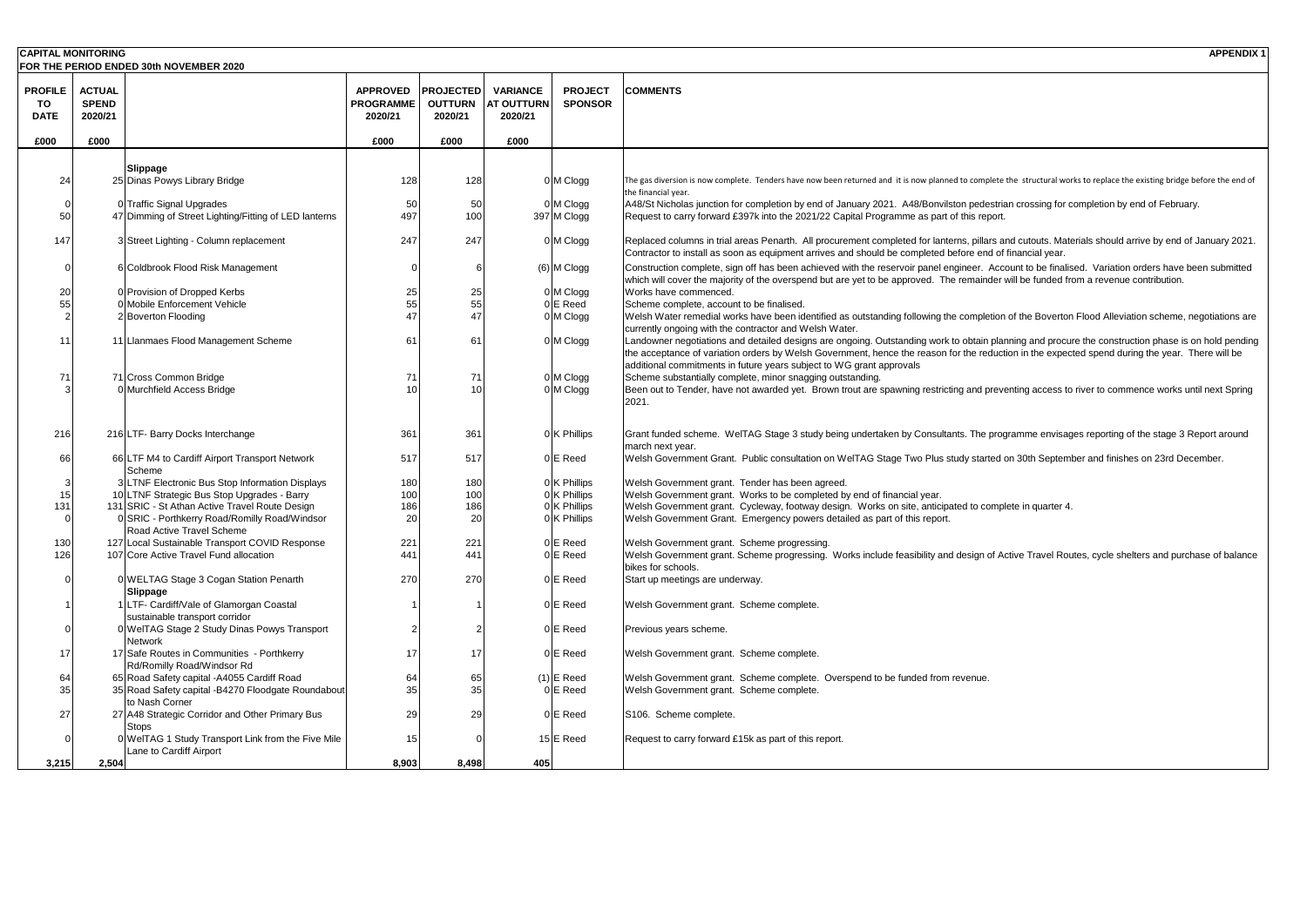| <b>CAPITAL MONITORING</b> |               |                                                                                 |                  |                  |                   |                                   | <b>APPENDIX1</b>                                                                                                                                 |
|---------------------------|---------------|---------------------------------------------------------------------------------|------------------|------------------|-------------------|-----------------------------------|--------------------------------------------------------------------------------------------------------------------------------------------------|
|                           |               | FOR THE PERIOD ENDED 30th NOVEMBER 2020                                         |                  |                  |                   |                                   |                                                                                                                                                  |
| <b>PROFILE</b>            | <b>ACTUAL</b> |                                                                                 | <b>APPROVED</b>  | <b>PROJECTED</b> | <b>VARIANCE</b>   | <b>PROJECT</b>                    | <b>COMMENTS</b>                                                                                                                                  |
| TO                        | <b>SPEND</b>  |                                                                                 | <b>PROGRAMME</b> | <b>OUTTURN</b>   | <b>AT OUTTURN</b> | <b>SPONSOR</b>                    |                                                                                                                                                  |
| <b>DATE</b>               | 2020/21       |                                                                                 | 2020/21          | 2020/21          | 2020/21           |                                   |                                                                                                                                                  |
| £000                      | £000          |                                                                                 | £000             | £000             | £000              |                                   |                                                                                                                                                  |
|                           |               |                                                                                 |                  |                  |                   |                                   |                                                                                                                                                  |
|                           |               | <b>S106 Schemes</b>                                                             |                  |                  |                   |                                   |                                                                                                                                                  |
|                           |               | 6 Rhoose Sustainable Transport                                                  | 495              | 25               |                   | 470 K Phillips                    | Walking, cycling and public transport improvements funded by S106. Request to carry forward £470k as part of this report.                        |
| 105                       |               | 105 Improve Pedestrian movements along Treharne                                 | 105              | 105              |                   | $0 \, \textsf{M}$ Clogg           | Scheme complete.                                                                                                                                 |
|                           |               | Road                                                                            |                  |                  |                   |                                   |                                                                                                                                                  |
| 85                        |               | 114 Wick Sustainable Transport                                                  | 166              | 166              |                   | $0$ K Phillips                    | Construction of controlled crossing on St Brides Road and footway upgrades, including drop kerbs. Phase 1 has been completed pedestrian crossing |
| 25                        |               | 5 Nordale Road/Bedford Rise Bridge Lighting                                     | 25               | 25               |                   | $0/N$ Thomas                      | on the main road, SuDS application requires resubmitting to complete phase 2.<br>Scheme complete, account to be finalised.                       |
|                           |               | Scheme                                                                          |                  |                  |                   |                                   |                                                                                                                                                  |
|                           |               | 6 Penarth Heights Sustainable Transport                                         | 25               | 25               |                   | $0 \times$ Reed                   | 5 docking station have been installed. The nextbike scheme has been launched.                                                                    |
|                           |               | 1 Ystradowen Sustainable Transport Improvements                                 |                  |                  |                   | $0$ K Phillips                    | Scheme complete.                                                                                                                                 |
|                           |               | 0 Improvement works to the footpath infrastructure                              |                  |                  |                   | 0E Reed                           | Scheme complete.                                                                                                                                 |
|                           |               | on Old Port Road, Wenvoe                                                        |                  |                  |                   |                                   |                                                                                                                                                  |
|                           |               | 0 Ogmore by Sea/St Brides Major Sustainable                                     | 66               | 66               |                   | $0$ K Phillips                    | Delegated authority detailed as part of this report.                                                                                             |
|                           |               | Transport Improvements                                                          |                  |                  |                   |                                   |                                                                                                                                                  |
|                           |               | 0 Dinas Powys Sustainable Transport Improvements                                | 380              | 380              |                   | $0$ K Phillips                    | Delegated authority detailed as part of this report.                                                                                             |
| 231                       | 237           |                                                                                 | 1,266            | 796              | 470               |                                   |                                                                                                                                                  |
|                           |               |                                                                                 |                  |                  |                   |                                   |                                                                                                                                                  |
|                           |               | Leisure & Tourism                                                               |                  |                  |                   |                                   |                                                                                                                                                  |
| 15                        |               | 15 Penarth Leisure Centre, Boiler Renewal                                       | 350              | 350              |                   | 0 D Knevett                       | Works due to commence in December.                                                                                                               |
|                           |               | 0 Penarth Leisure Centre, Lift Renewal                                          | 50               | 50               |                   | 0 D Knevett                       | Works due to commence in January                                                                                                                 |
|                           |               | 0 Llantwit Major Leisure Centre, Lift Renewal                                   |                  |                  |                   | 0D Knevett                        | Works due to commence in January                                                                                                                 |
| 32                        |               | 28 Cowbridge Leisure Centre Replacement water<br>heaters/replacement flue       | 32               | 32               |                   | 0L Cross                          | Scheme complete.                                                                                                                                 |
|                           |               |                                                                                 |                  |                  |                   |                                   |                                                                                                                                                  |
| 345                       |               | Slippage<br>212 Capital Bid - Electrical Rewire Barry & Penarth                 | 520              | 520              |                   | 0D Knevett                        | Scheme complete. Account to be finalised.                                                                                                        |
|                           |               | Leisure Centres                                                                 |                  |                  |                   |                                   |                                                                                                                                                  |
|                           |               |                                                                                 |                  |                  |                   |                                   |                                                                                                                                                  |
|                           |               | 2 Barry Leisure Centre Hall Floor                                               | 200              | 200              |                   | 0 <sup>D</sup> Knevett            | Works are due to commence in December.                                                                                                           |
|                           |               | 0 Cowbridge Leisure Centre Roofing<br>6 Barry Leisure Centre Dry Changing Rooms | 354              | 100              |                   | 349 D Knevett<br>0D Knevett       | Request to carry forward £349k as part of this report.<br>Works due to commence October and complete in December.                                |
| 189                       |               | 80 Barry and Penarth LC Upgrade Changing Rooms                                  | 189              | 189              |                   | 0 D Knevett                       | Scheme complete, account to be finalised.                                                                                                        |
|                           |               | 0 Sports Wales Grant                                                            | 32               | 32               |                   | 0 D Knevett                       | New grant to fund swimming equipment. Scheme underway.                                                                                           |
|                           |               | 0 Llantwit Major Leisure Centre - Rebuild brickwork                             |                  |                  |                   | 75 D Knevett                      | Scheme to be retendered. Request to carry forward £75k into the 2021/22 Capital Programme as part of this report.                                |
|                           |               |                                                                                 |                  |                  |                   |                                   |                                                                                                                                                  |
| 14                        |               | OlLeisure Centre Refurbishment                                                  | 26               | 26               |                   | 0 D Knevett                       | Structural repairs to Barry Leisure Centre viewing gallery complete.                                                                             |
| 603                       | 343           |                                                                                 | 1,983            | 1,559            | 424               |                                   |                                                                                                                                                  |
|                           |               | <b>Parks and Grounds Maintenance</b>                                            |                  |                  |                   |                                   |                                                                                                                                                  |
|                           |               | 8 Playground Refurbishment - Troes Play Area                                    |                  | 85               |                   | 0 A Sargent                       | Contractor appointed. Suds application submitted. Anticipated to start on site mid January 2021                                                  |
| 95                        |               | 85 Cemetery Approach                                                            |                  |                  |                   | $0$ J Dent                        | Scheme complete.                                                                                                                                 |
|                           |               | 0 Green Flag Parks                                                              |                  |                  |                   | $12 C \text{ Smith}$              | Request to carry forward £12k as part of this report.                                                                                            |
|                           |               | 0 Asset Renewal                                                                 |                  |                  |                   | $0 C \text{ Smith}$               | Continuation of previous years scheme.                                                                                                           |
|                           |               | 0 Flood lights Jenner Park Stadium                                              | 21               | 21               |                   | 0 <sup>D</sup> Knevett            | Hoping to renew the cabling before Christmas however this is weather dependant.                                                                  |
| -64<br>167                | 155           | 62 Playgrounds Refurbishment                                                    | 284              | 272              |                   | 0 D Knevett                       | Scheme complete.                                                                                                                                 |
|                           |               |                                                                                 |                  |                  |                   |                                   |                                                                                                                                                  |
|                           |               | <b>Waste Recycling and Coastal Management</b>                                   |                  |                  |                   |                                   |                                                                                                                                                  |
|                           |               | 0 New Household Waste Recycling Western Vale                                    | 555              | 25               |                   | $530 \text{E}$ Reed               | Request to carry forward £530k as part of this report.                                                                                           |
|                           |               | 0 Resource Recovery Facility                                                    | 1,498            |                  |                   | 1,498 $E$ Reed                    | Contribute towards costs of the waste transfer station. Request to carry forward £1,498k as part of this report.                                 |
|                           |               | 0 Eastern Shelter Resurface Roof                                                | 122              | 122              |                   | 0 M Clogg                         | Scheme progressing. Works will include concrete repair's. Programmed to progress in January.                                                     |
| 284                       |               | 283 Waste Grant<br>33 Waste Grant WG 2019/20                                    | 284<br>2,367     | 284<br>250       |                   | $0 \times$ Reed<br>$2,117$ E Reed | This element of the scheme is complete.<br>Request to carry forward £2,117k as part of this report.                                              |
|                           |               | 0 Circular Economy - Recycling Bins for Flat and                                | 250              | 250              |                   | $0 \times$ Reed                   | Emergency powers detailed as part of this report                                                                                                 |
|                           |               | Apartments                                                                      |                  |                  |                   |                                   |                                                                                                                                                  |
|                           |               | 0 Circular Economy - Reuse Shop                                                 | 358              | 358              |                   | $0 E \text{ Reed}$                | Emergency powers detailed as part of this report                                                                                                 |
|                           |               | 0 Circular Economy - Sorting equipment and Baler                                | 500              | 500              |                   | $ \mathsf{E}$ Reed                | Emergency powers detailed as part of this report                                                                                                 |
| 317                       | 316           |                                                                                 | 5,934            | 681              | 4,145             |                                   |                                                                                                                                                  |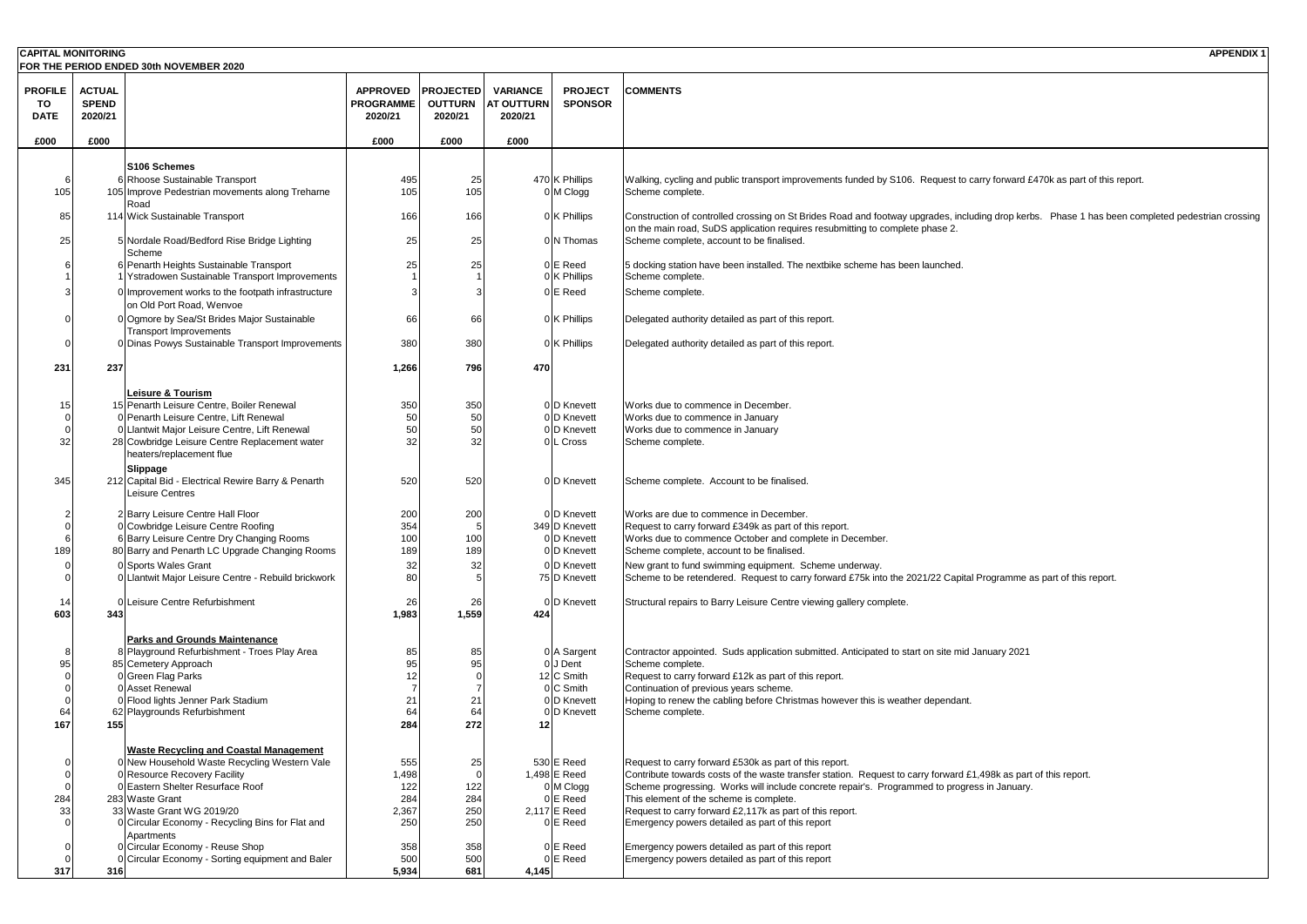| <b>CAPITAL MONITORING</b> |                         | <b>FOR THE PERIOD ENDED 30th NOVEMBER 2020</b>                                     |                             |                           |                              |                       | <b>APPENDIX1</b>                                                                                                                                                                                                                                                            |
|---------------------------|-------------------------|------------------------------------------------------------------------------------|-----------------------------|---------------------------|------------------------------|-----------------------|-----------------------------------------------------------------------------------------------------------------------------------------------------------------------------------------------------------------------------------------------------------------------------|
|                           |                         |                                                                                    |                             |                           |                              |                       |                                                                                                                                                                                                                                                                             |
| <b>PROFILE</b>            | <b>ACTUAL</b>           |                                                                                    | <b>APPROVED</b>             | <b>PROJECTED</b>          | <b>VARIANCE</b>              | <b>PROJECT</b>        | <b>COMMENTS</b>                                                                                                                                                                                                                                                             |
| TO<br><b>DATE</b>         | <b>SPEND</b><br>2020/21 |                                                                                    | <b>PROGRAMME</b><br>2020/21 | <b>OUTTURN</b><br>2020/21 | <b>AT OUTTURN</b><br>2020/21 | <b>SPONSOR</b>        |                                                                                                                                                                                                                                                                             |
|                           |                         |                                                                                    |                             |                           |                              |                       |                                                                                                                                                                                                                                                                             |
| £000                      | £000                    |                                                                                    | £000                        | £000                      | £000                         |                       |                                                                                                                                                                                                                                                                             |
|                           |                         |                                                                                    |                             |                           |                              |                       |                                                                                                                                                                                                                                                                             |
| 2,068                     |                         | <b>Fleet Management</b><br>2.068 Vehicles Renewal Fund                             | 2,818                       | 2,818                     |                              | $0$ K Phillips        | Vehicle replacement programme.                                                                                                                                                                                                                                              |
| 2,068                     | 2,068                   |                                                                                    | 2,818                       | 2,818                     |                              |                       |                                                                                                                                                                                                                                                                             |
|                           |                         |                                                                                    |                             |                           |                              |                       |                                                                                                                                                                                                                                                                             |
| 6,601                     | 5,623                   |                                                                                    | 21,188                      | 14,624                    | 5,456                        |                       |                                                                                                                                                                                                                                                                             |
| 10,287                    |                         | 9,013 Total Directorate of Environment and Housing                                 | 41,450                      | 34,886                    | 5,456                        |                       |                                                                                                                                                                                                                                                                             |
|                           |                         |                                                                                    |                             |                           |                              |                       |                                                                                                                                                                                                                                                                             |
|                           |                         | Directorate of Managing Director & Resources                                       |                             |                           |                              |                       |                                                                                                                                                                                                                                                                             |
|                           |                         | <b>Regeneration &amp; Planning</b>                                                 |                             |                           |                              |                       |                                                                                                                                                                                                                                                                             |
| 18                        |                         | 18 Barry Regeneration Partnership                                                  | 711                         | 111                       |                              | 600 M Goldsworthy     | The budget is required to develop and deliver a range of projects and programmes in Barry, which is identified as a Regeneration Area in the South                                                                                                                          |
|                           |                         |                                                                                    |                             |                           |                              |                       | East Wales Regional Plan for Regeneration 2018-2021. It is requested to carry forward £600k into the 2021/22 Capital Programme.                                                                                                                                             |
| 129                       |                         | 129 TRI Thematic Grants Programme                                                  | 953                         | 953                       |                              | 0 M Goldsworthy       | Delegated authority detailed as part of this report. The revised SLA has been signed and returned to the lead Authority. The parklets in Penarth are                                                                                                                        |
|                           |                         | 10 Barry Making Waves Grant                                                        | 3 <sub>1</sub>              | 37                        |                              | 0 P Chappell          | complete, a delegated authority is currently being drawn up to set out plans for the existing budget.<br>Continuation of previous years scheme.                                                                                                                             |
| 30                        |                         | 31 Hood Road Tunnel Lighting                                                       | 30                          | 31                        |                              | $(1)$ P Chappell      | Scheme complete, overspend to be funded from revenue.                                                                                                                                                                                                                       |
|                           |                         | 0 Cowbridge Livestock Market Regeneration Budget                                   | 150                         | 150                       |                              | 0 M Goldsworthy       | Subject to statutory consents demolition work will commence in October/November of the former livestock market buildings and structures. The                                                                                                                                |
|                           |                         |                                                                                    |                             |                           |                              |                       | ecology/bat surveys have now been completed and subject to statutory consents the project is due to commence initially with the removal of asbestos.                                                                                                                        |
|                           |                         |                                                                                    |                             |                           |                              |                       | The demolition and clearance works are anticipated to be completed by the end of the calendar year.                                                                                                                                                                         |
| 24                        |                         | 28 Green Infrastructure Grant                                                      | 273                         | 273                       |                              | $0 P$ Chappell        | Design works completed. Highways due to start on site in January. Quotation request for Planting work due for return before Christmas. Quotes<br>received for turf and order to be raised to secure supply. Wildlife Trust progressing with education and engagement works. |
| 44                        |                         | 43 Local Nature Partnership Cymru Grant                                            | 133                         | 133                       |                              | 0 M Goldsworthy       | Emergency powers detailed as part of this report. Currently out to tender for the green wall at BSC2. This works will be carried out in the new year.                                                                                                                       |
|                           |                         |                                                                                    |                             |                           |                              |                       | Currently obtaining quotes for machinery.                                                                                                                                                                                                                                   |
|                           |                         | 1 Access Improvement Grant                                                         | 73                          |                           |                              | 0 M Goldsworthy       | Grant for various schemes. Majority of works will be quarter 4.                                                                                                                                                                                                             |
|                           |                         | 0 Countryside Vehicle                                                              |                             | 115                       |                              | 0 M Goldsworthy       | Vehicle anticipated to arrive at the end of December.                                                                                                                                                                                                                       |
|                           |                         | 11BSC2<br>6 Cosmeston Play Area                                                    | 408<br>238                  | 238                       |                              | 293 P Chappell        | Request to carry forward £293k into the 2021/22 Capital Programme as part of this report.<br>0 M Goldsworthy Works have started on site and are due to complete by the end of January 2021.                                                                                 |
|                           |                         | 3 All-weather parking spaces at Porthkerry Country                                 |                             |                           |                              |                       | 0 M Goldsworthy Works commenced in November and are due to complete by end December / early January 2021.                                                                                                                                                                   |
|                           |                         | Park                                                                               |                             |                           |                              |                       |                                                                                                                                                                                                                                                                             |
| 47                        |                         | 40 All-weather parking spaces at Cosmeston Lakes Co                                | 47                          | 47                        |                              |                       | 0 M Goldsworthy Scheme complete.                                                                                                                                                                                                                                            |
|                           |                         | <b>Slippage</b><br>0 Tackling Poverty                                              | 133                         | 133                       |                              | 0 M Goldsworthy       | A delegated authority request is currently being prepared to request amendments to this scheme.                                                                                                                                                                             |
| 262                       |                         | 262 Five Mile Lane                                                                 | 1,077                       | 1,077                     |                              | 0 <sup>M</sup> Punter | Additional works at the Waycock Roundabout are being completed and the Contractor is to provide an additional culvert in the new year as well as                                                                                                                            |
|                           |                         |                                                                                    |                             |                           |                              |                       | completing the landscaping. Final accounts have been provisionally agreed subject to the completion of the financial audit currently being undertaken.                                                                                                                      |
| 162                       |                         | 162 Economic Stimulus within Local Authorities Grant                               |                             | 333                       |                              |                       |                                                                                                                                                                                                                                                                             |
|                           |                         |                                                                                    | 333                         |                           |                              | $0$ P Chappell        | Scheme progressing.                                                                                                                                                                                                                                                         |
|                           |                         | 0 Vale Enterprise Centre New Windows<br>0J Sub Repairs                             | 69                          | 69                        |                              |                       | 0 M Goldsworthy Scheme out to tender mid December.<br>0 M Goldsworthy Scheme programmed for quarter 4.                                                                                                                                                                      |
|                           |                         |                                                                                    |                             |                           |                              |                       |                                                                                                                                                                                                                                                                             |
|                           |                         | S106 Funding                                                                       |                             |                           |                              |                       |                                                                                                                                                                                                                                                                             |
| 274                       |                         | 0 Maes Dyfan Open Space Improvements<br>161 Penarth Heights Public Art             | 450                         | 396                       |                              |                       | 0 M Goldsworthy Scheme complete.<br>54 M Goldsworthy Scheme to support Public Art Strategy funded by S106. The building works are complete at Penarth Library/ Makerspace scheme, internal works are                                                                        |
|                           |                         |                                                                                    |                             |                           |                              |                       | now being carried out. Fabrication is underway for the scheme at Arcot Street. Phase 1 has now been completed at Dingle Park and the artist has                                                                                                                             |
|                           |                         |                                                                                    |                             |                           |                              |                       | been appointed for phase II. The Paget Road scheme is in design stage. Request to carry forward £54k as part of this report.                                                                                                                                                |
| 29                        |                         | 28 The Grange Play Area                                                            | 29                          | 29                        |                              |                       | 0 M Goldsworthy Scheme complete, play area now open.                                                                                                                                                                                                                        |
|                           |                         | Murch Play Area                                                                    |                             |                           |                              |                       | 0 M Goldsworthy Scheme complete.                                                                                                                                                                                                                                            |
| 212                       |                         | 215 Ogmore Community Facility and associated play                                  | 212                         | 218                       |                              |                       | (6) M Goldsworthy Scheme complete. Request to increase this budget by £6k as part of this report.                                                                                                                                                                           |
|                           |                         | area                                                                               |                             |                           |                              |                       |                                                                                                                                                                                                                                                                             |
|                           |                         | 5 Wick Multi Use Games Area<br>2 The Knap Gardens – water and biodiversity project | 78                          |                           |                              |                       | 0 M Goldsworthy Suds application approval imminent. Works have commenced and are due to complete mid January 2021.<br>0 M Goldsworthy Scheme is in design stage.                                                                                                            |
| 55                        |                         | 43 Central Park – play area improvements                                           | 55                          | 55                        |                              |                       | 0 M Goldsworthy Scheme is being done in two phases. Phase one is the installation of the interactive play unit which is complete, phase two will be carried out in 21/22.                                                                                                   |
|                           |                         |                                                                                    |                             |                           |                              |                       |                                                                                                                                                                                                                                                                             |
|                           |                         | 6 North Penarth Open Space Improvements                                            | 63                          |                           |                              |                       | 45 M Goldsworthy Request to carry forward £45k into the 2021/22 Capital Programme.                                                                                                                                                                                          |
|                           |                         | 0 Replacement railings in Alexandra Park<br>Belle Vue Pavilion in Penarth          | 20                          | 20                        |                              |                       | 0 M Goldsworthy Replacement railings implemented.<br>0 M Goldsworthy Scheme is in design stage.                                                                                                                                                                             |
| 1,460                     | 1,206                   |                                                                                    | 5,680                       | 4,695                     | 985                          |                       |                                                                                                                                                                                                                                                                             |